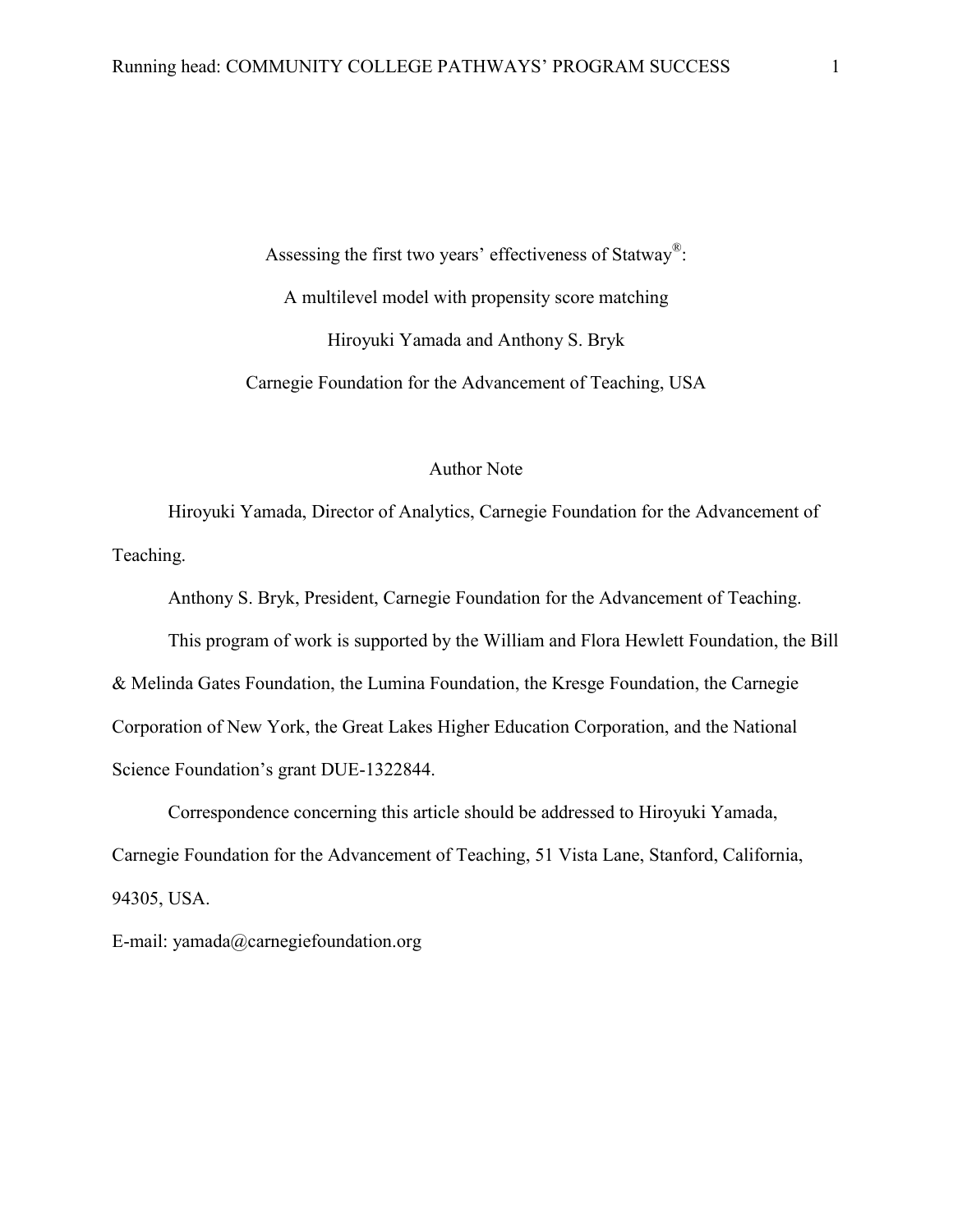#### Abstract

**Objective:** Statway is a community college pathways initiative developed by the Carnegie Foundation for the Advancement of Teaching designed to accelerate students' progress through their developmental math sequence to acquiring college math credit in statistics. Statway is a multifaceted change initiative designed to address the complex problems that impede student success. Specifically, it is a one-year pathway program through which students acquire college math credit. Instructors use research-based learning principles to improve the content and pedagogy for student learning and incorporate social-psychological interventions to sustain student engagement and persistence. In addition, language supports for students' accessibility to mathematics learning are integrated into the curriculum. Professional development resources assist faculty as they teach new content utilizing unfamiliar pedagogies. Statway is organized as a networked improvement community intending to accelerate educators' efforts to continuously improve. This study was aimed to assess the effectiveness of Statway during its first two years of implementation.

**Method:** We applied a multilevel model with propensity score matching to control for possible selection bias and increase the validity of causal inference.

**Results:** We found large effects of Statway on students attaining college math credit with persisting effects into the following year as Statway students also accumulated more collegelevel credits. These improved outcomes emerged for each gender and race/ethnic groups and for students with different math placement levels.

**Conclusion:** This study provided robust evidence that Statway increases student success in acquiring college math credit and enhances equity in student outcomes. Directions for future work are suggested.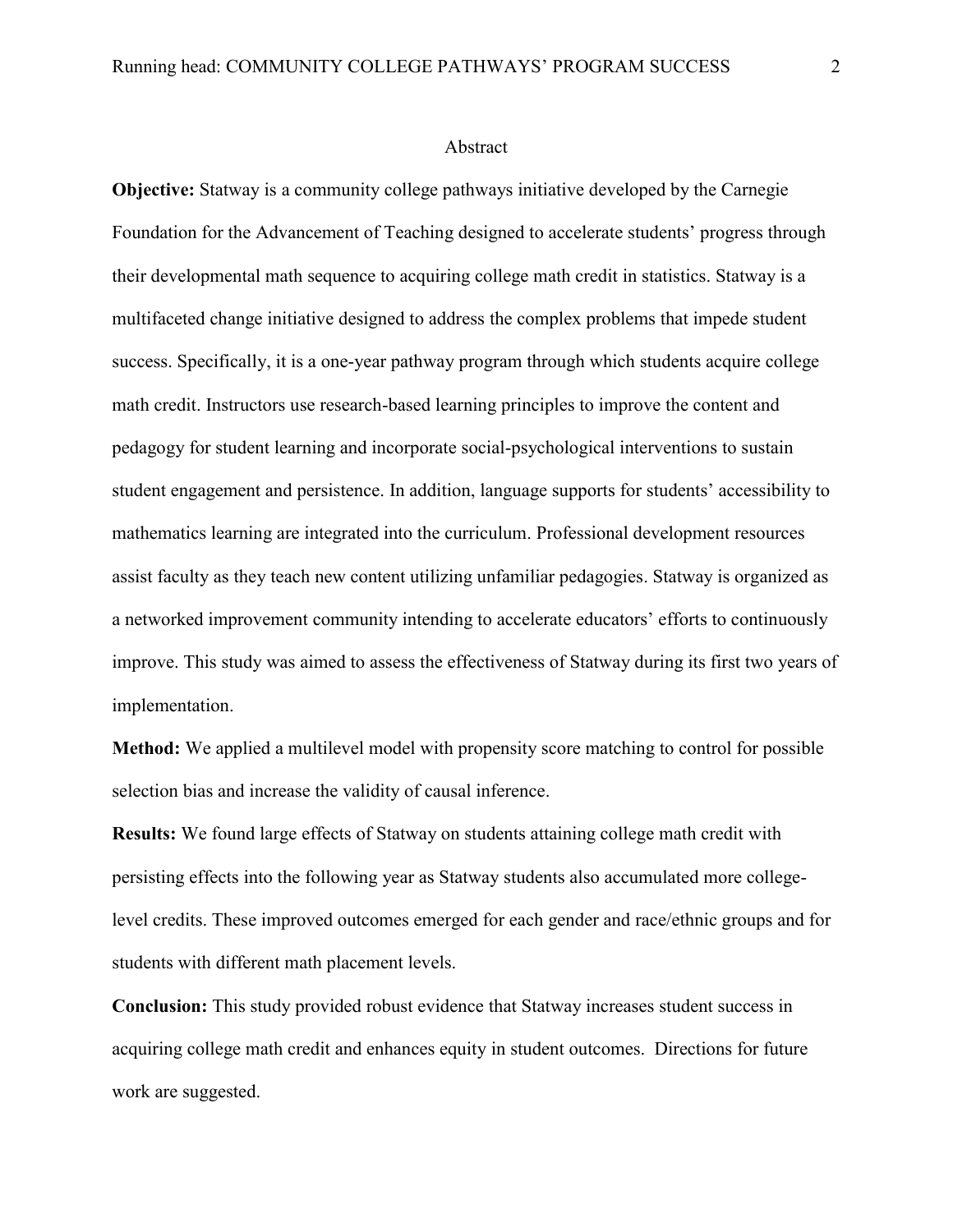*Keywords*: causal inference, propensity score matching, multilevel modeling, community college mathematics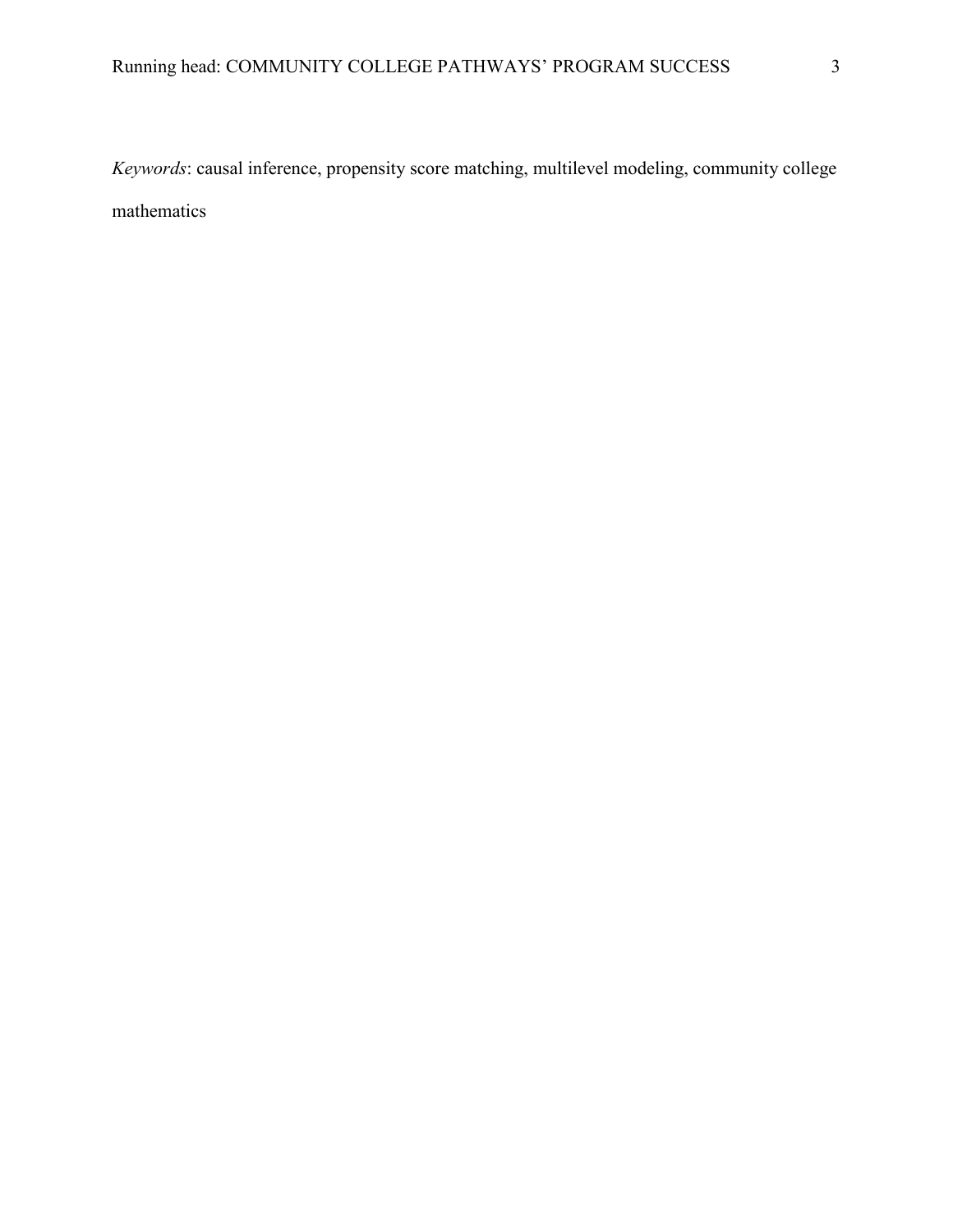Assessing the first two years' effectiveness of Statway: A multilevel model with propensity score matching

Community colleges aim to provide educational opportunities that prepare citizens to lead more productive personal, civic, and work lives. Approximately 60% of incoming community college students are referred to at least one developmental math course, and 80% of these students will not have earned college-level math credit even after three years (Bailey, Jeong, & Cho, 2010). Minority students tend to be assigned to greater numbers of developmental math courses and are less likely than White students to progress through their developmental math requirements to achieve college math credit (Bailey et al., 2010). Absent such credit, students cannot transfer into four-year degree programs or qualify for entry into preparation programs in a wide range of occupational-technical specialties. As a result, hundreds of thousands of students each year find themselves unable to progress toward their educational, career, and life goals. This is one of the most significant social equity problems of our time (Cullinane & Treisman, 2010).

Researchers have identified several factors that impede student success. The current developmental math education system consists of a long, multi-course sequence (Hodara, 2013). The sequence typically begins with pre-algebra followed by elementary and intermediate algebra, all as pre-requisites to taking a college-level course. Based on their scores on a placement test, students may be required to take one, two, three, or in some cases even more of these developmental courses (Cullinane & Treisman, 2010). This structure offers a serious impediment to student success. Even when students successfully complete one of these courses, many fail to continue through the sequence (Bailey et al., 2010).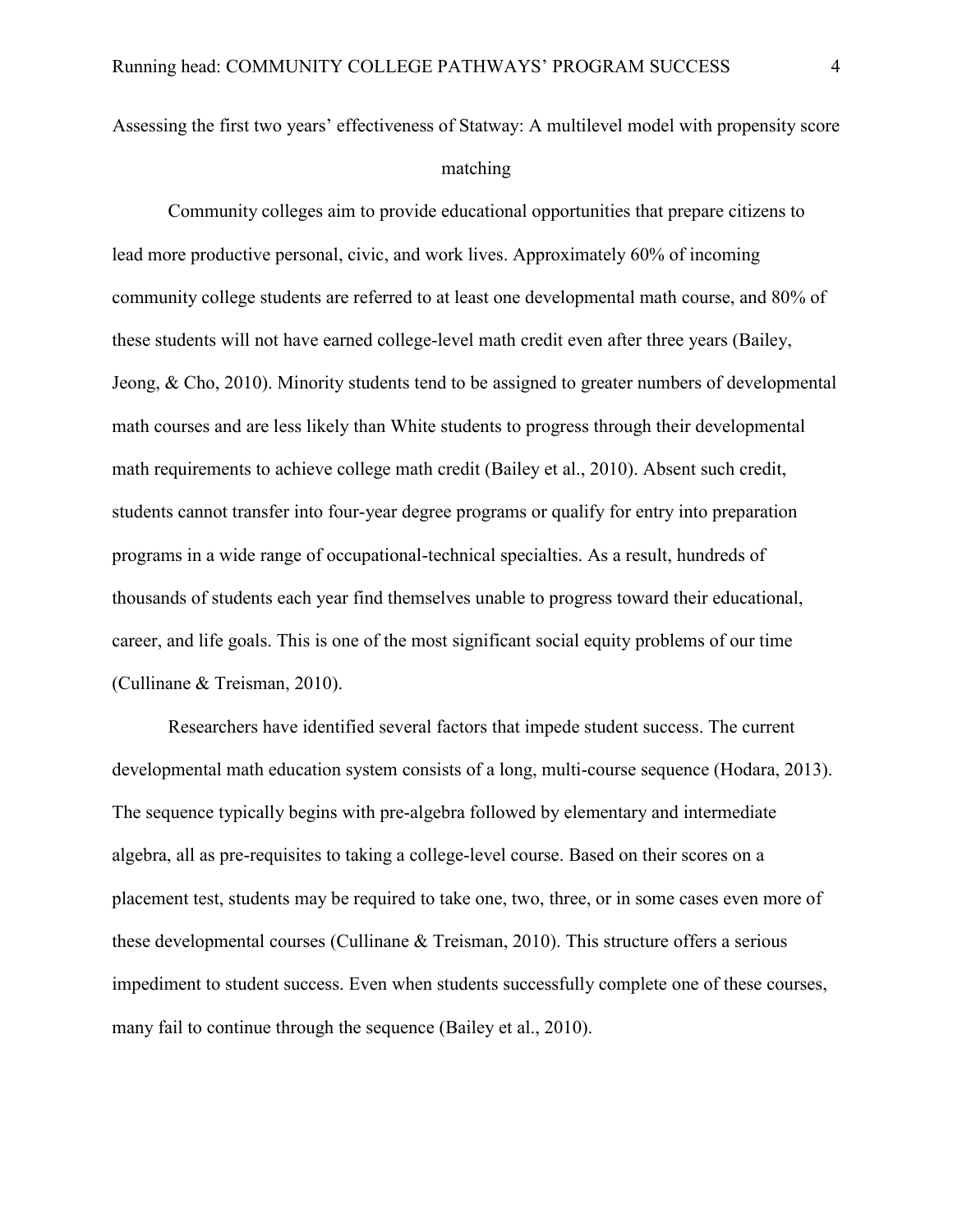In addition, classroom instruction often does not use research-based instructional activities and pedagogic practices that can foster deeper student learning (National Research Council, 2002). Traditional math curricula do relatively little to engage students' interest and demonstrate the relevance of mathematical concepts to everyday life (Carnevale & Desrochers, 2003). Many students have had negative prior math experiences leading them to believe that they are not a math person (believing that math ability is fixed or innate), which often triggers anxiety when they are faced with difficult or confusing math problems (Blackwell, Trzesniewski, & Dweck, 2007; Haynes, Perry, Stupinsky, & Daniels, 2009). This is compounded for some students (e.g., women, African Americans) who identify as part of a group that has been stereotyped as not being good at math (Cohen, Garcia, Purdie-Vaughns, Apfel, & Brzustoski, 2009). Other research indicates that students' difficulty in developmental math frequently relates to the language and literacy demands of mathematics rather than their mathematical ability (Gomez, Rodela, Lozano, & Mancevice, 2013). More specifically, students struggle to use the language of mathematics effectively, understand problem situations that require mathematical reasoning, and communicate their learning with others orally and in writing.

## **Statway's Theory of Improvement**

To address these challenges, the Carnegie Foundation for the Advancement of Teaching developed and implemented the Statway program. The program aims to accelerate students' progress through developmental math and to acquire credit in college statistics in just one year. Six key drivers—accelerated pathway through college level math, learning principles for curriculum and instruction, productive persistence, language and literacy supports, faculty development for advancing quality teaching, and networked improvement community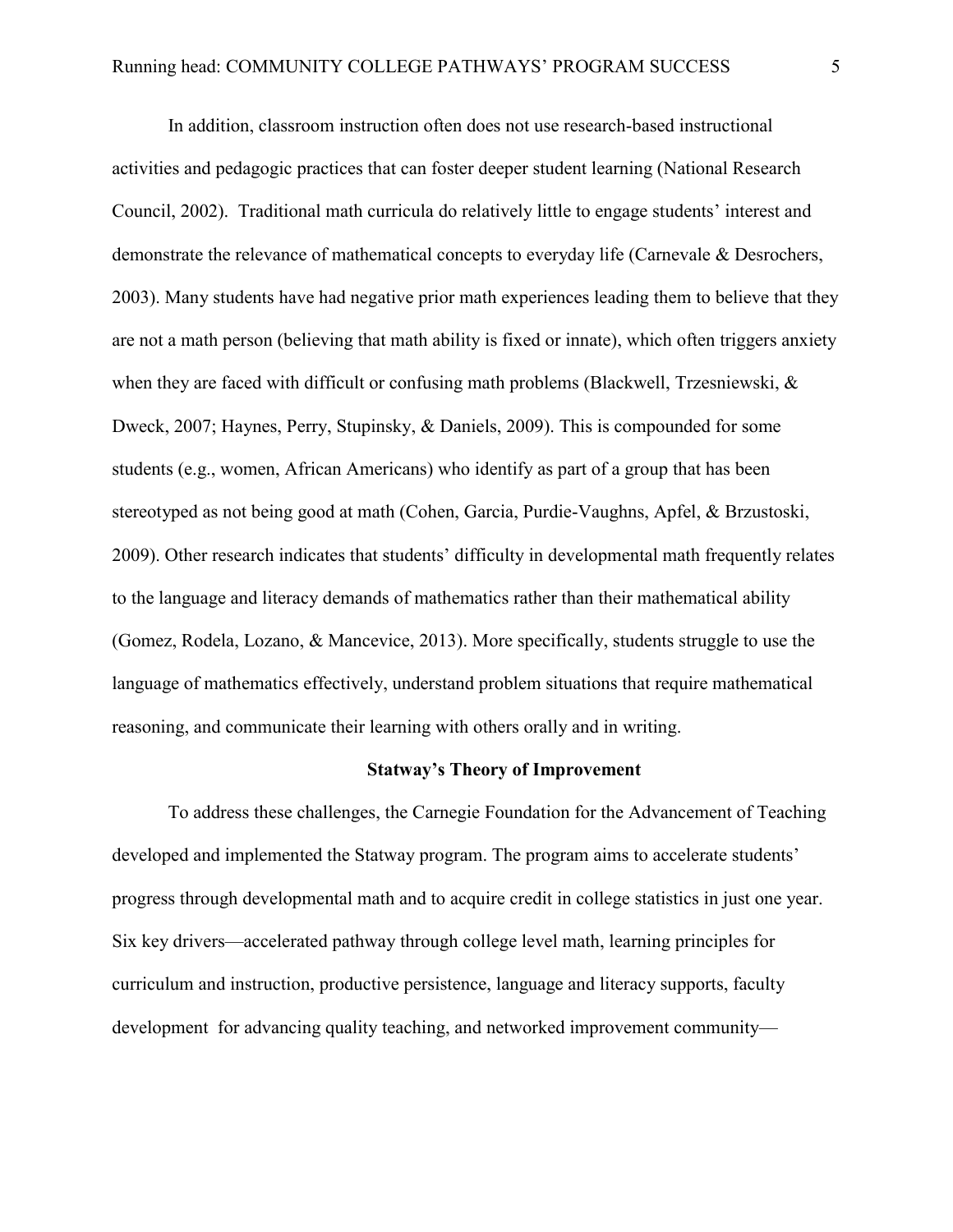organize the program's working theory of improvement (Bryk, Gomez, Grunow, & LeMahieu, 2015).

First, as depicted in Figure 1, students starting in elementary algebra within the traditional math sequence would need at least one and a half to two years to earn college math credit. For some students it takes even longer as they may need to repeat a course or find themselves unable to register for the next course in a time slot that accommodates their family and work schedules (Bailey et al., 2010; Cullinane & Treisman, 2010). To reduce these structural barriers, Statway is designed as an intensive, integrated one-year experience involving a cohort of students working with a faculty member to achieve college level math credit. It combines college-level statistics with the concepts and skills from elementary and intermediate algebra that students need to successfully complete college statistics. The program is intended to meet the requirements for introductory college-level math in liberal arts or general education in community colleges and four-year universities and provides quantitative preparation suitable for students pursuing a non-STEM major (Cullinane & Treisman, 2010; Hodara, 2013).

### [Insert Figure 1 About Here]

Second, the Statway instructional system is anchored in three research-based principles known to enhance student learning. The first principle is productive struggle through which students are more likely to retain what they learn when they expend effort solving problems that are within reach and grappling with key mathematical ideas that are comprehensible but not yet well-formed (Schmidt & Bjork, 1992). Thus, each new concept is introduced with a rich problem that engages students' thinking and encourages this struggle to understand (Hiebert & Grouws, 2007). The next one is explicit connections to concepts. Mathematics instruction sometimes focuses on procedural competence at the cost of advancing real conceptual understanding.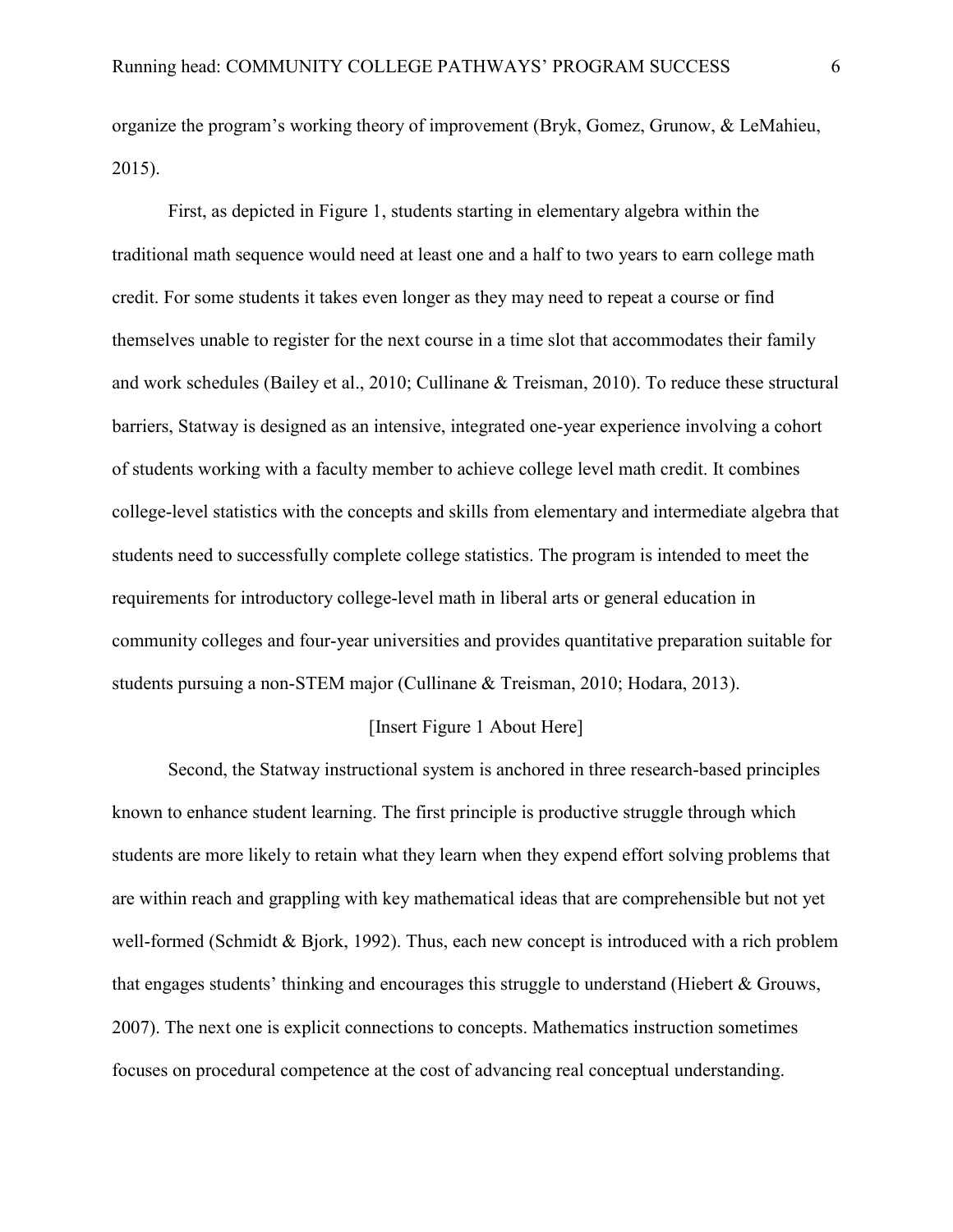Research suggests making explicit connections between mathematical or statistical facts, ideas, and procedures can improve both conceptual and procedural understanding (Boaler, 1998; Hiebert & Grouws, 2007). The last one is deliberate practice in which classroom and homework tasks are designed to overcome gaps in understanding, apply what is learned, and deepen facility with key concepts (Ericsson, 2008; Ericsson, Krampe, & Tescher-Römer, 1993). Deliberate practice eschews rote repetition for carefully sequenced problems developed to guide students toward deeper understanding of core concepts (Pashler, Rohrer, Cepeda, & Carpenter, 2007).

Third, Statway incorporates an evidence-based package of student activities and faculty actions that promote productive persistence. These interventions focus on promoting students' belief that they can learn math (i.e. the growth mindset beliefs countering the fixed mindset beliefs; Dweck, 2006), reducing their anxiety (Jamieson, Mendes, Blackstock, & Schmaeder, 2010), and increasing their sense of belonging (Walton & Cohen, 2011). Specific activities focus on developing the skills needed to be effective students and the flexible mindsets necessary to utilize those skills (Dweck, Walton, & Cohen, 2011; Yeager & Walton, 2011). These aims are advanced through targeted student interventions, guidance to help faculty create more engaging classroom environments, and a lesson structure that encourages active student engagement.

Fourth, efforts are also made to reduce language and literacy barriers that can hinder student learning of mathematics, led by Gomez and her colleagues (Gomez et al., 2013, Gomez et al., 2015). Language and literacy supports for students are interwoven in instructional materials and classroom activities so that learning is accessible to all. Language and literacy tools have been developed to help students extract important vocabulary or concepts, allow them to highlight key concepts in problem situations and readings, and assist them in synthesizing information in context and strengthening reasoning skills.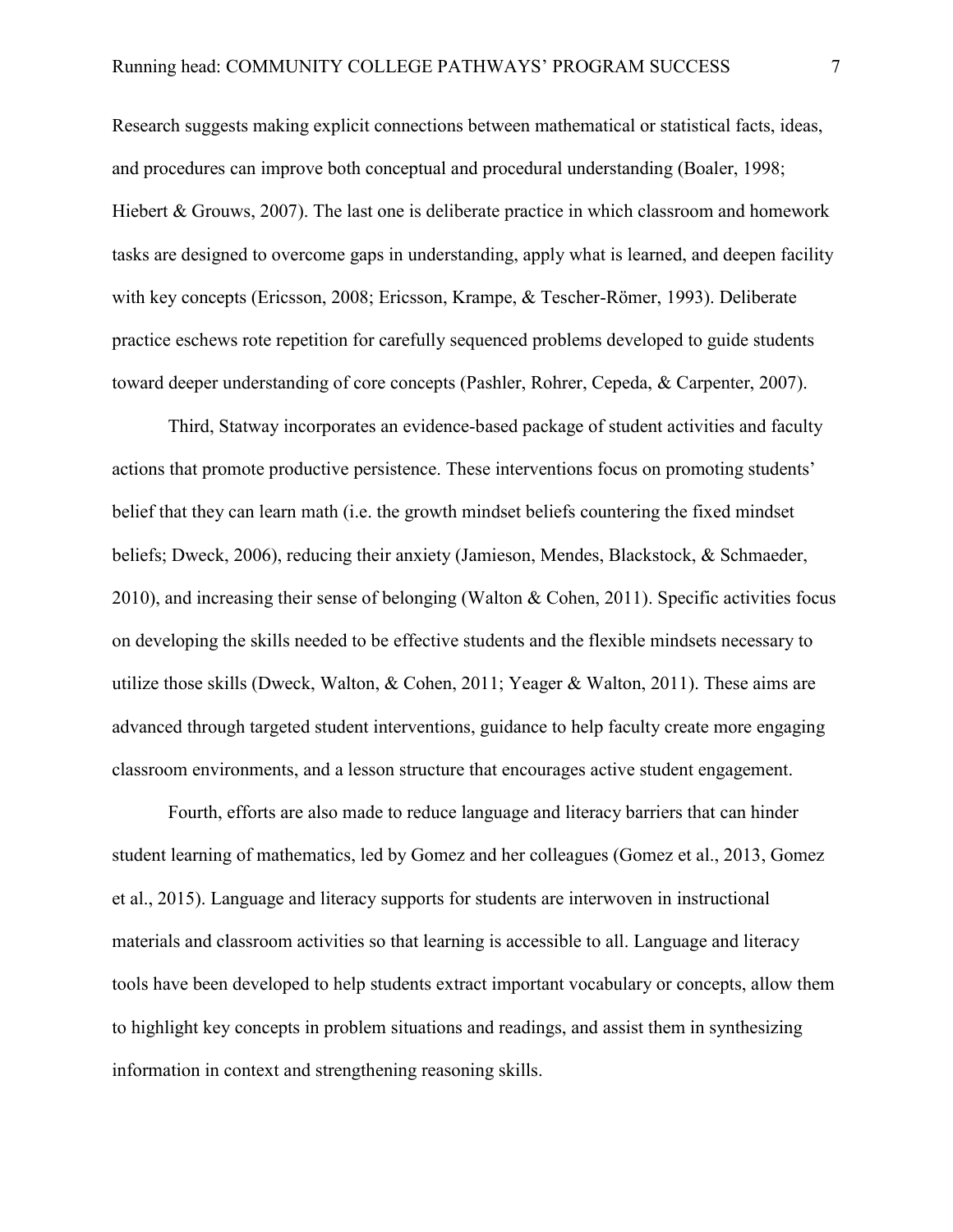Fifth, it was hypothesized that many community college faculty might find teaching Statway to be novel or even challenging because their past teaching experiences relied heavily on lectures and a teacher-centered pedagogy emphasizing the transmission of math content, facts, and procedural knowledge (Edwards, Sandoval, & McNamara, 2015; Grubb, 1999; Grubb & Grabiner, 2013). To address these possible concerns, Statway incorporates faculty professional development consisting of ongoing mentoring, online activities and resources, and in-person meetings and workshops.

Sixth and finally, the Statway program is organized as a networked improvement community (NIC) aiming to accelerate educators' efforts to continuously improve (Bryk, Gomez, & Grunow, 2011, Dolle, Gomez, Russell, & Bryk, 2013). The NIC is a scientific learning community distinguished by four essential characteristics. It is (a) focused on a well specified common aim, (b) guided by a deep understanding of the problem and the system that produces it, (c) disciplined by the rigor of improvement science, and (d) networked to accelerate the development, testing, and refinement of interventions and their effective integration into varied educational contexts. The Statway NIC joins community college faculty and administrators with improvement specialists and educational researchers from other institutions. They collaboratively engage in disciplined inquires using common conceptual frameworks, measures, and inquiry protocols to advance measureable improvements in teaching and learning in Statway (Bryk et al., 2015).

 As summarized in Figure 2, the Statway initiative is organized around six key drivers: (a) structural arrangement as an accelerated year-long pathway through college level math, (b) research-based principles for curriculum and instruction, (c) strengthening the skills and mindsets that students need to succeed in an academic setting (productive persistence), (c)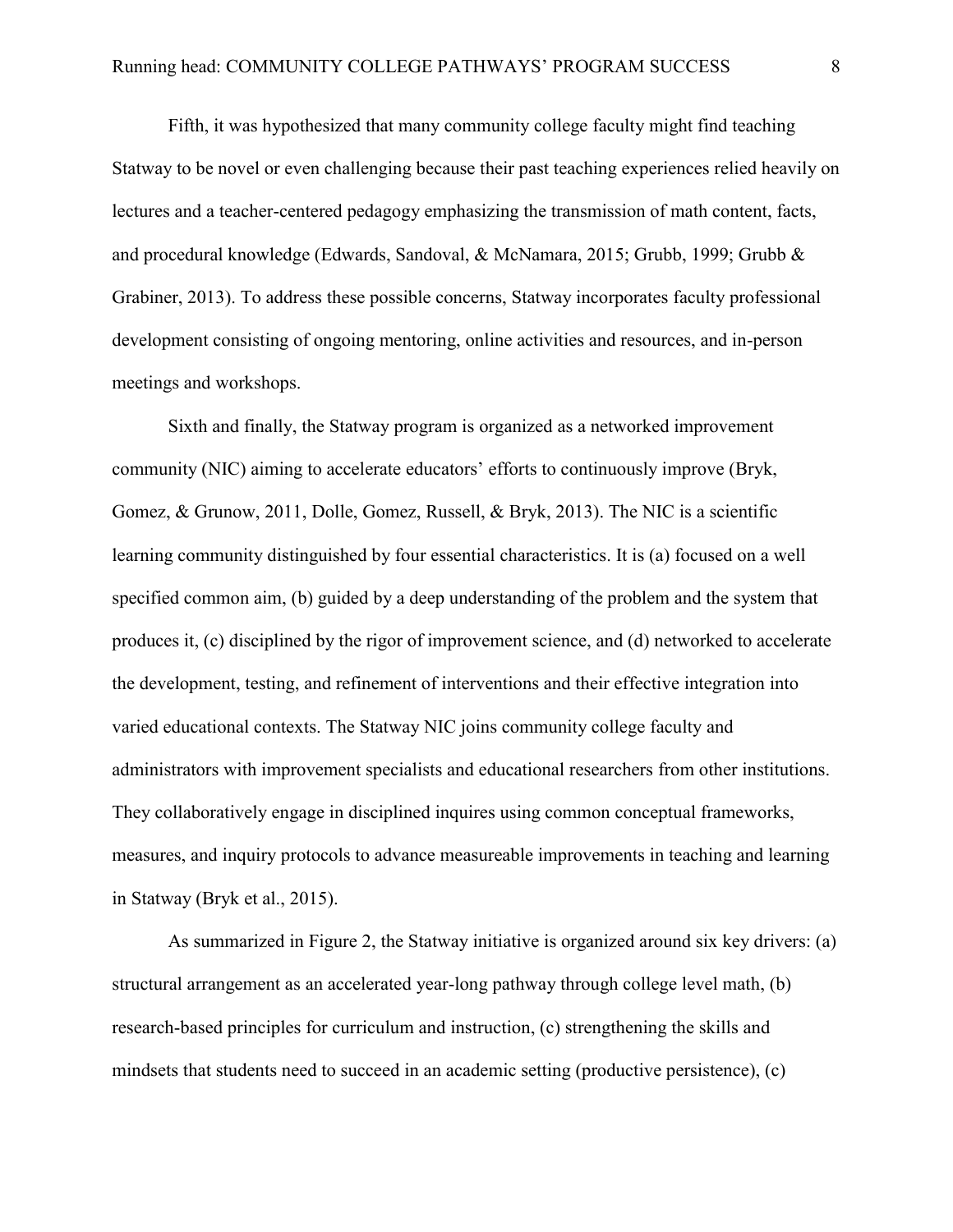language and literacy supports to make mathematics learning accessible to more students, (d) support of faculty professional development for advancing quality teaching, and (e) the social arrangement of a networked improvement community to accelerate learning to continuously improve. In this regard Statway can be considered as a multifaceted change initiative, addressing complex problems simultaneously in developmental math education and providing a solution for students, faculty, and colleges.

#### [Insert Figure 2 About Here]

The objective of the current study was to assess the first two years' efficacy of this change initiative. We used a propensity score matching technique to statistically reduce possible selection bias (where certain kinds of students may have been more likely to enroll in Statway, leading to more positive outcomes than there otherwise would have been) and accordingly increase the validity of causal inference (Rosenbaum & Rubin, 1983). Given the hierarchical nature of our data (i.e., students nested within colleges), we employed a hierarchical linear modeling (HLM) approach (Raudenbush & Bryk, 2002) to obtain propensity scores (Hong  $\&$ Raudenbush, 2005, 2006). We then compared college math performance between Statway and the non-Statway matched comparison groups. A second objective was to track the academic outcomes of students one year after their enrollment in Statway. For this purpose, we compared college-level course credit accumulation between the two matched groups in the subsequent year. This comparative analysis was intended to determine whether Statway students continue to demonstrate success even after their Statway experience. All analyses were conducted separately for Years 1 and 2 cohorts.

# **Method**

### **Participants**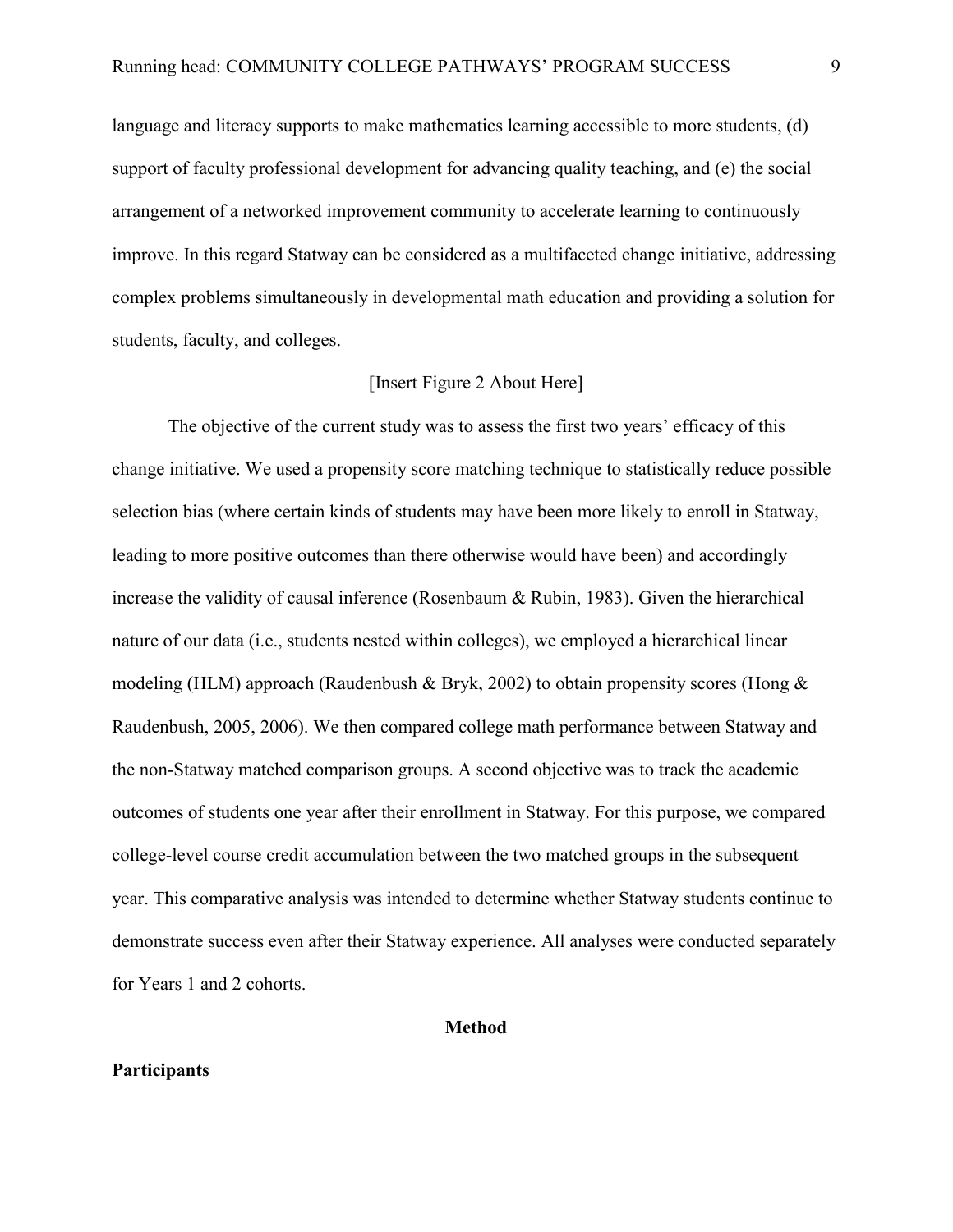Statway was first launched during the 2011-2012 academic year. The first cohort of students began Statway in the fall of 2011. This initial cohort of students spanned 19 community colleges across five states (i.e., California, Connecticut, Florida, Texas, and Washington; for the participating community colleges, see Appendix). In total, 50 faculty members taught 55 sections of Statway with 1133 students enrolled (Strother, Van Campen, & Grunow, 2013). The second cohort included a total of 1553 students enrolled in 77 sections of Statway taught by 67 faculty members. Of the 19 community colleges that participated in Statway, all but one offered Statway in both Years 1 and 2 (Van Campen, Sowers, & Strother, 2013). The vast majority of students placed at least two levels below a college-level math course, and almost half were also required to take at least one developmental reading course (Strother et al., 2013; Van Campen et al., 2013). Approximately 60% of the students were female, and less than one-third were raised in families where the mother held either a two or four-year college degree. Well over half of the students were minorities.

### **Data Collection**

Institutional researchers from participating colleges provided background data on student characteristics, course enrollment and performance. Two colleges were not included in the Year 1 analyses. One college discontinued the program partway through the year, because its district mandated an alternative developmental math program. The second college implemented Statway as a further accelerated one-semester course. In so doing, they substantially changed the course content, and hence, their implementation was not as comparable as the remaining colleges'. Consequently, the Year 1 analytic sample consisted of 928 Statway students from 17 community colleges. Four colleges were not included in the Year 2 analyses. Two colleges made major changes in the curriculum, how it was offered, and the data they were willing to collect and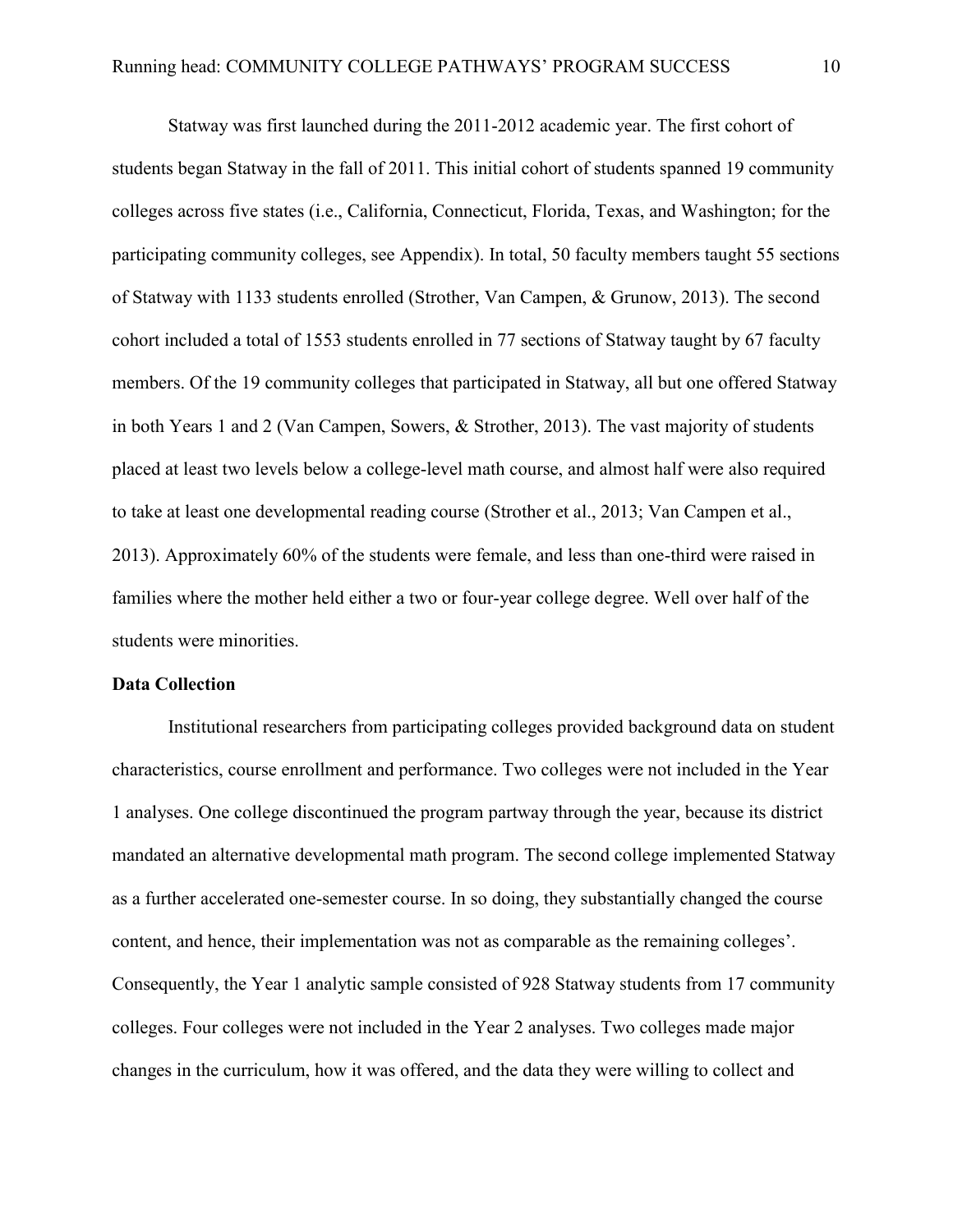share. The institutional research offices in two other colleges failed to provide the data necessary for conducting adequate propensity score matching. Thus, the Year 2 analyses were based on 771 Statway students from 15 community colleges. All 15 of these colleges also offered Statway in Year 1.

#### **Study Design**

Figure 3 delineates the basic study design used in this research. The first objective in this study was to identify a group of students most comparable with Statway students. Defining an appropriate comparison group in this instance was a little more complex than typically the case. As noted earlier, Statway is designed as an intensive course-of-study intended to assist developmental math students to achieve college-level credit in statistics within one academic year of continuous enrollment. In contrast, students following the traditional developmental math sequence and starting two or more levels behind college-level math cannot typically achieve college-level math credit in one year. They would need to be enrolled for one and a half to two years to meet the same benchmark (Bailey et al., 2010; Cullinane & Treisman, 2010). This led us to draw a comparison group from students who began taking their developmental math course one year before their Statway counterparts and then compare both groups' course outcomes at the end of the Statway year. Thus, comparison students had two years to achieve the same outcomes that Statway students accomplished in one year. As illustrated in the left panel of Figure 3, the comparison group for students who began Statway in Fall 2011 consisted of students who began developmental math in Fall 2010. These two groups were then compared at the end of the Spring 2012. Our goal was to be conservative in forming the comparison group by giving these students twice as much time to reach the same success benchmark as Statway students. Data on 58034 and 48383 potential comparison group students were available in the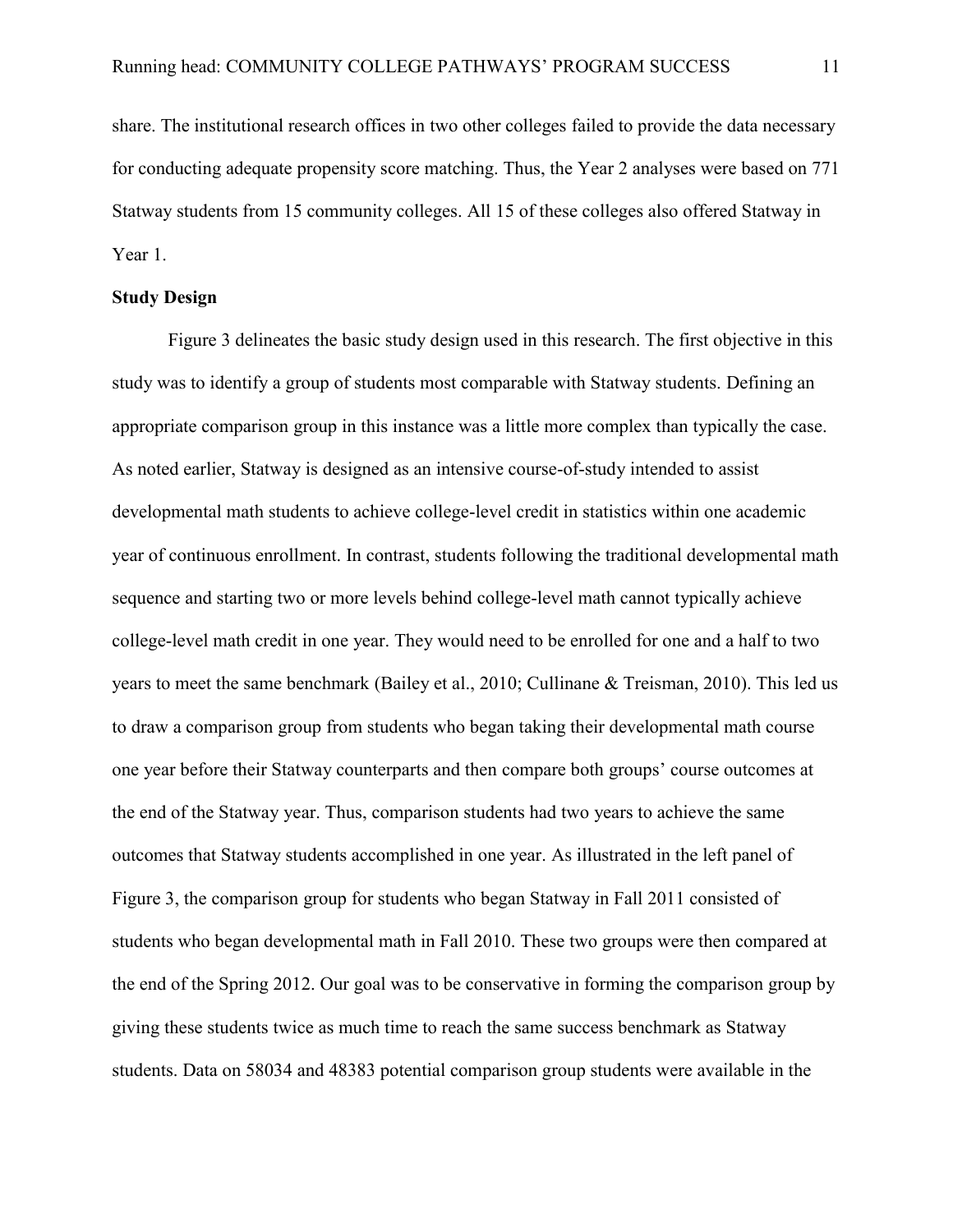Years 1 and 2 analyses, respectively. We also compared descriptive data and course completion outcomes for comparison group students from Years 1 and 2 and found them very similar college-by-college. Thus, there is little reason to believe that this matched strategy biases results because the comparison and treatment groups were not strictly contemporaneous.

### [Insert Figure 3 About Here]

To obtain propensity scores, we formulated a two-level HLM model with a total of 44 student-level covariates including student background characteristics, course taking and performance during the two years prior to Fall 2010/2011 for the Year 1 cohort and Fall 2011/2012 for the Year 2 cohort. We selected covariates based on prior research findings and advice from institutional researchers in the participating colleges. The list includes standard student background data such as gender, race/ethnicity, and placement levels. All of these characteristics have been shown to differentiate students' progress in the developmental math sequence (Bailey et al., 2010). We also matched on detailed data about students' prior course taking and success because this has been found to be a more reliable indicator of their educational and career goals than a declared program of study (Jenkins & Cho, 2012).

Table 1 presents all of the covariates used in the propensity score matching and their descriptive statistics for Years 1 and 2. Information on some variables for some students was not recorded in institutional records. We defined these data instances as "unknown" and included this as a separate matching category. For instance, there are a substantial number of unknown records for student placement levels because the information on student placement levels was missing and/or students did not take a placement test. Missing GPAs correspond to students who had not yet taken any college-level courses or received grades that do not have an effect on their GPAs (i.e., W [Withdrawals] and I [Incompletes]). To factor these cases with missing GPA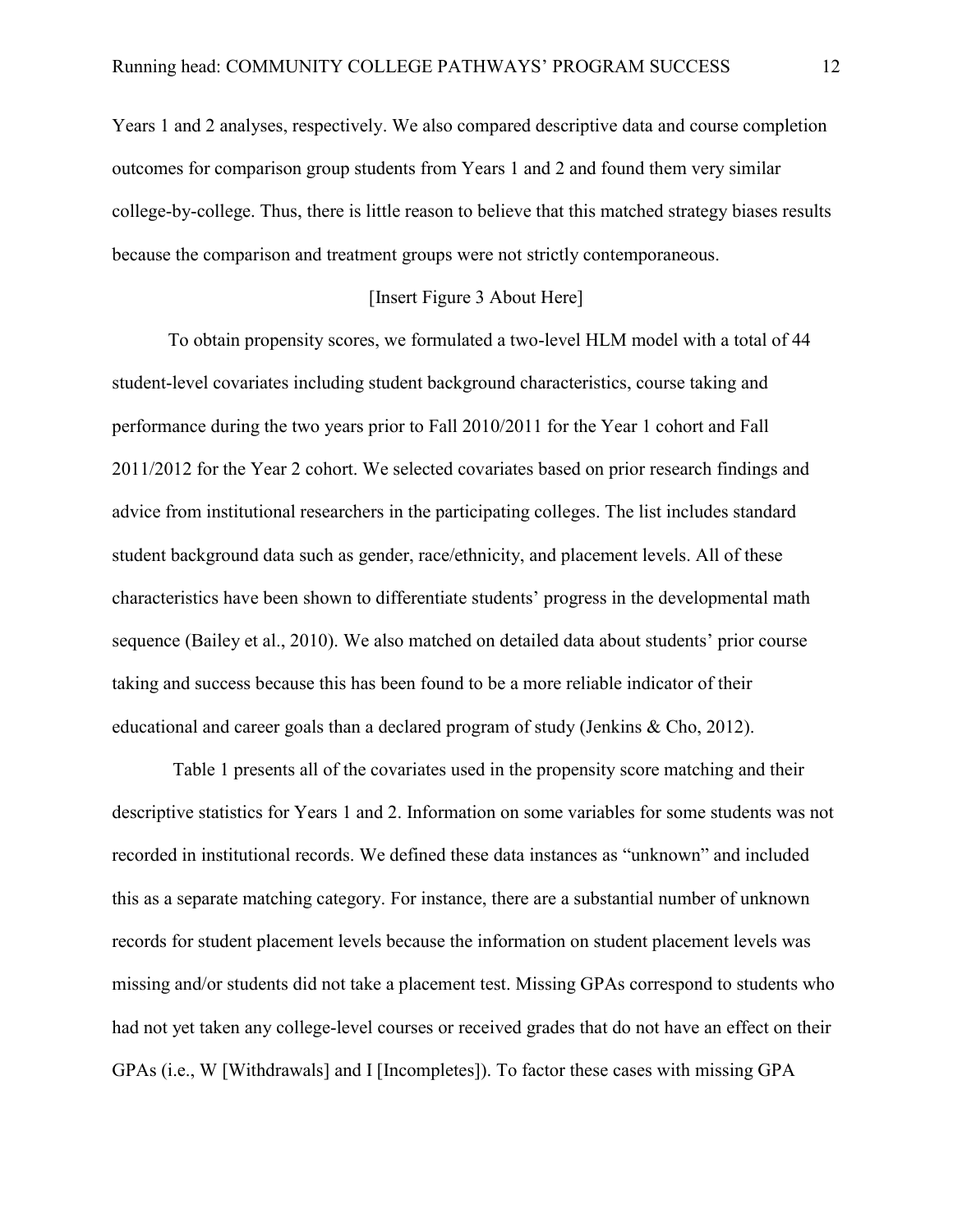scores into the propensity model, we formulated a dummy variable and coded missing GPAs as 1, otherwise 0.

### [Insert Table 1 About Here]

Overall, Statway and traditional developmental math students look quite similar across the covariate set. Year 1 Statway students were somewhat less likely to be in their first year of study. The racial ethnic composition was also a bit different with slightly more Black students and fewer Hispanic students enrolled in Statway. Statway students were also more likely to have placed exactly two levels below college math. The latter is not surprising in that this was the target group of students for whom Statway was specifically recommended. Year 2 data appears similar with the exception of somewhat fewer full time students enrolled in the traditional developmental math sequence.

We conducted propensity score matching separately for each college by applying a nearest neighbor matching algorithm (Rosenbaum & Rubin, 1985). This algorithm was appropriate for our study because we wanted to retain all Statway students and had a large pool of non-Statway students available for creating matches. We attempted to find up to five matches per Statway student (5:1 ratio matching) to maximize the best matches from the non-Statway student group while still maintaining precision (Ming & Rosenbaum, 2000). We also specified a caliper distance of up to 0.2 to reduce the risk of bad nearest neighbor matches based on recommendations in the literature (Austin, 2011; Rosenbaum & Rubin, 1985).

 Next, as illustrated in the middle panel of Figure 3, we estimated the effectiveness of Statway by comparing success rates of Statway students with their matched comparisons using a three-level HLM model with a binary outcome. Success was defined as a grade of C or higher for Statway students at the end of the year. For the matched comparisons, success was defined as a C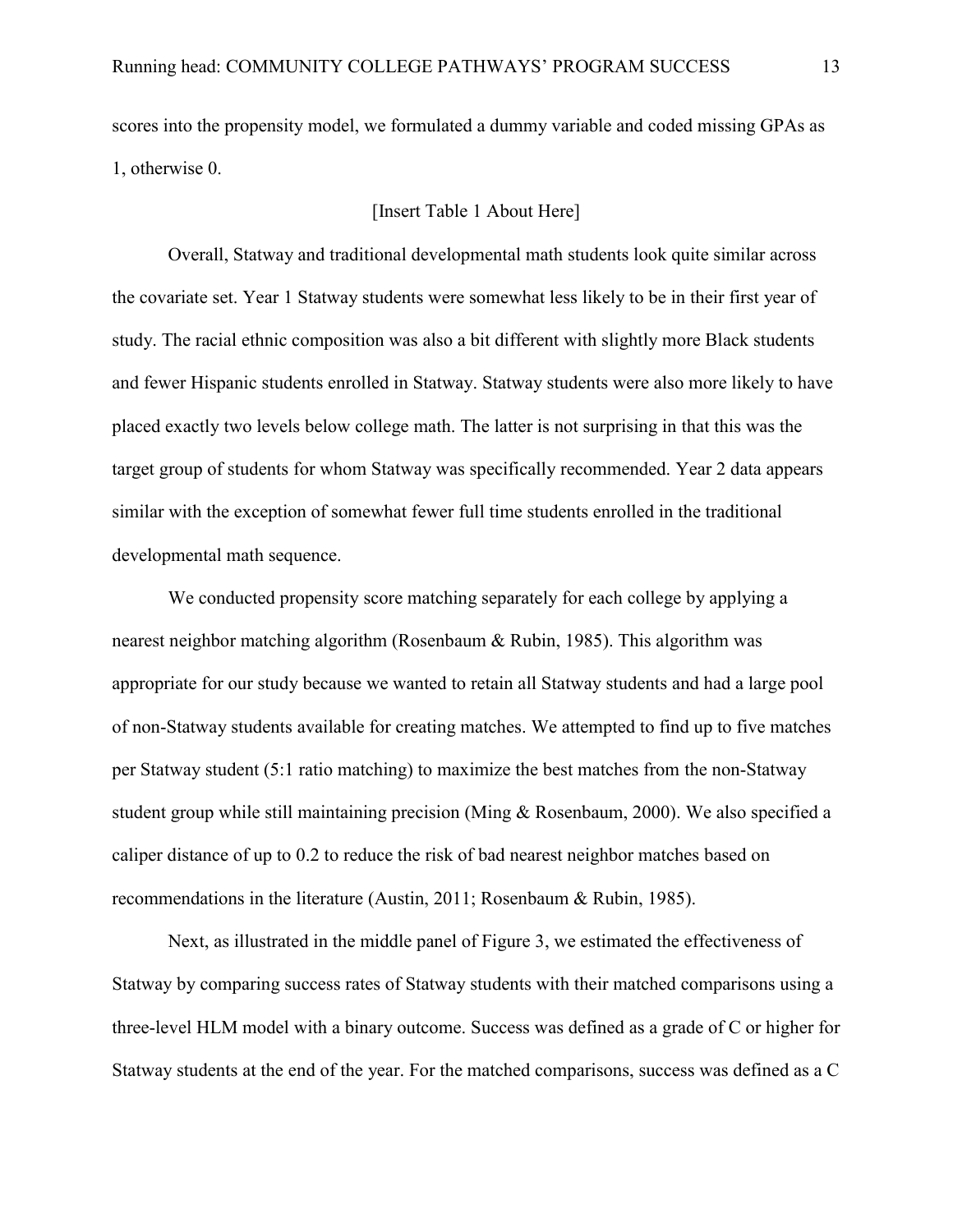or higher on any college-level math course as defined in local institutional records.<sup>1</sup> Statway students (level 1) were nested within their faculty member classrooms (level 2), and faculty in turn were nested within colleges (level 3). Since matched comparisons were created for each Statway student, their respective comparison students were also assigned the corresponding Statway faculty ID. In essence each faculty member's classrooms now formed as a mini experiment where the mean outcomes for their students could be compared to those for students just like them who had pursued the more conventional course of study. Key for our analytic purposes, this strategy permitted estimation of the variability in effects among faculty within colleges. Finally, as depicted in the right panel of Figure 3, we also examined college-level course performance between Statway and their matched comparisons in the subsequent calendar year including a summer term where applicable. These follow-up data were available only for the Year 1 cohort. We defined student performance in the follow-up year in terms of the college course credits accumulated with a grade of C or higher. We used HLM 7 (Raudenbush, Bryk, Cheong, Congdon, & du Toit, 2011) for all of the HLM analyses.

#### **Results**

# **Propensity Score Matching**

To obtain propensity scores, we formulated a two-level Bernoulli model and estimated its model parameters using maximum likelihood via adaptive Gaussian quadrature.  $\phi_{ij}$  is the probability of student *i* enrolling in Statway in college *j*. Accordingly*, η ij* is the log-odds of this incident and formally expressed as:

#### **Level-1 Model (Student)**

<sup>&</sup>lt;sup>1</sup> A grade of C- or higher was used for six colleges that employ a +/- grading system to define college math success. The same strategy was applied to the following analysis to define college-level units earned in the subsequent year.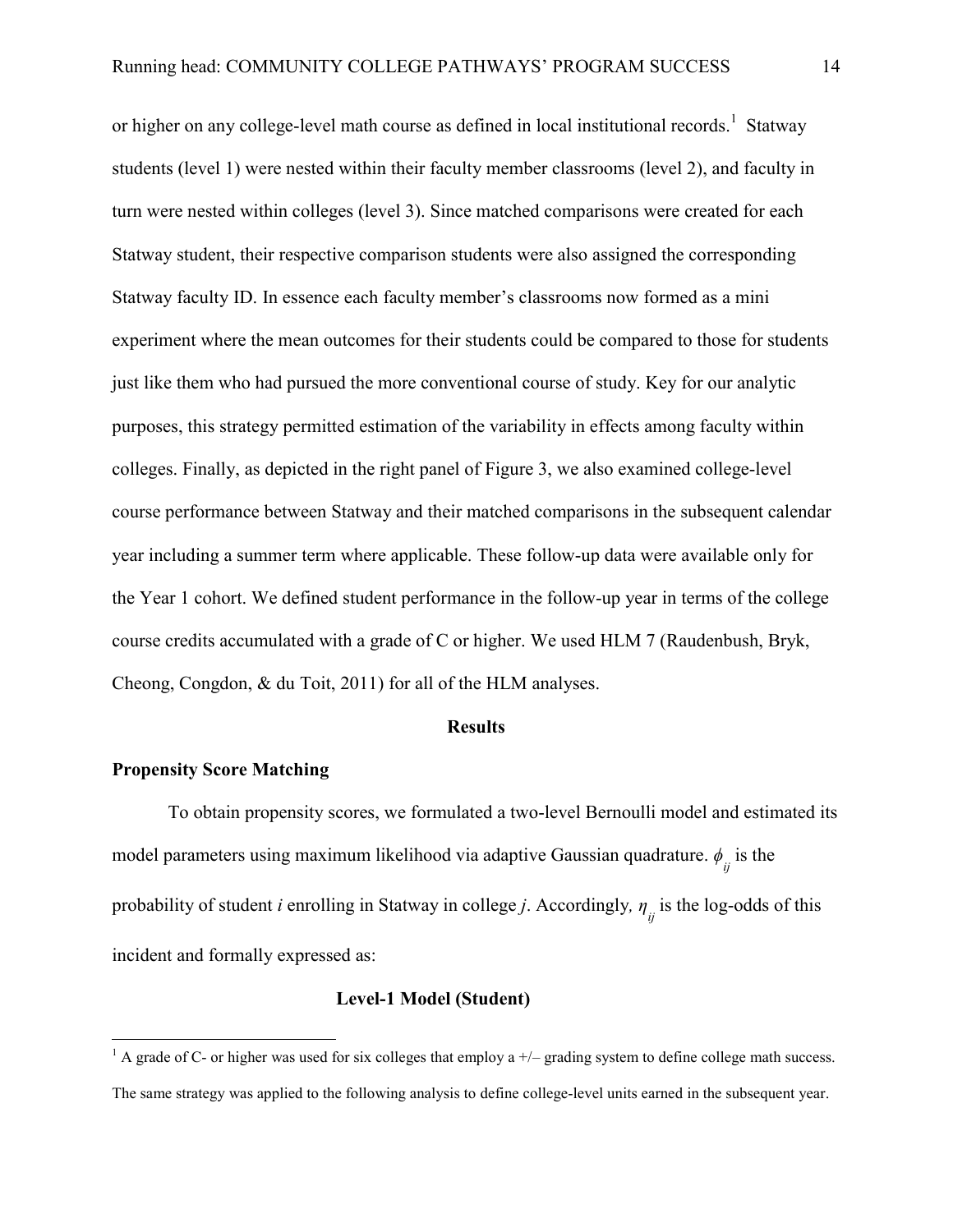Prob(SW<sub>ij</sub>=1|
$$
\beta_j
$$
) =  $\phi_{ij}$ ,  
\nlog[ $\phi_{ij}/(1 - \phi_{ij})$ ] =  $\eta_{ij}$ ,  
\n
$$
\eta_{ij} = \beta_{0j} + \beta_{1j} * (COVI_{ij}) + ... + \beta_{44j} * (COVA4_{ij}),
$$

### **Level-2 Model (College)**

$$
\beta_{0j} = \gamma_{00} + u_{0j},
$$
\n
$$
\beta_{1j} = \gamma_{10},
$$
\n
$$
\cdots,
$$
\n
$$
\beta_{43j} = \gamma_{430},
$$

 $\beta_{44j} = \gamma_{440} + u_{44j}$ , where *SW* is a dummy variable indicating whether a given student was enrolled in Statway (coded as 1) or not (coded as 0), *COV1…COV44* are the set of propensity score covariates, and *i* and *j* denote student and college, respectively. We estimated one random slope, *β44j*, for a dummy variable indicating placement two levels below college math. Preliminary analyses identified significant heterogeneity among colleges in this relationship**.** Consequently, the propensity score matching in each college was based on their local site specific relationship for this one variable. We matched a total of 4549 comparison students to 928 Statway students for Year 1 and a total of 3583 comparison students matched to 771 Statway students for Year 2.<sup>2</sup> Table 1 compares the descriptive statistics on each covariate before and after matching to the Statway group. Table 2 documents the balance in propensity score college-by-college for Years 1 and 2. For both cohorts, there were no significant differences in mean propensity score between

<sup>&</sup>lt;sup>2</sup> Unlike Year 1, we found that a model with a fixed effect for math placement two levels below college fit the data better than the random effect model deployed in Year 1. Hence, in Year 2 we used propensity scores from the fixed slope model for purposes of matching.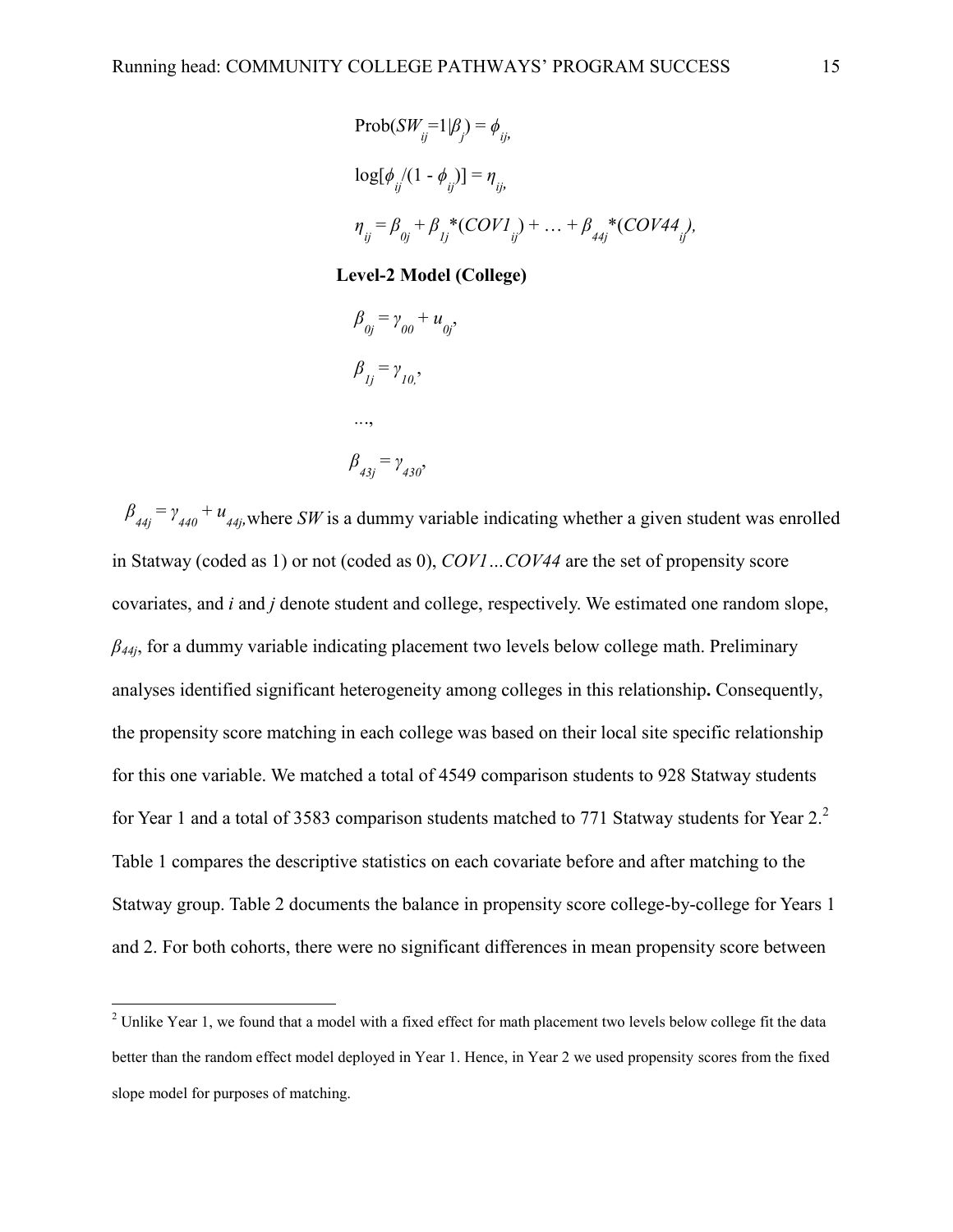the Statway and matched students in any of the colleges (see *t*-values). Taken together, this provides strong evidence that comparability of the groups was achieved on the measured covariates.

[Insert Table 2 About Here]

### **Estimating Statway Effects**

To estimate differences in success rate, we formulated a three-level Bernoulli model<sup>3</sup> and estimated its model parameters using maximum likelihood via adaptive Gaussian quadrature. *ϕ ijk* represents the probability that student *i* associated with faculty member *j*'s class in college *k* successfully achieved college math credit. Correspondingly, *η ijk* is the corresponding log-odds of this outcome and formally expressed as:

# **Level-1 Model (Student)**

 $\text{Prob}(CMA_{ijk} = 1 | \pi_{jk}) = \phi_{ijk}$  $\log[\phi_{ijk}^{\prime}(1-\phi_{ijk}^{\prime})]=\eta_{ijk}^{\prime}$  $\eta_{ijk} = \pi_{0jk} + \pi_{1jk} * (PS_{ijk}) + \pi_{2jk} * (SW_{ijk}),$ 

## **Level-2 Model (Faculty)**

 $\pi_{0jk} = \beta_{00k} + r_{0jk}$  $\pi$ <sub>*ljk*</sub> =  $\beta$ <sub>*l0k*</sub>  $\pi_{2jk} = \beta_{20k}$ ,

<sup>&</sup>lt;sup>3</sup> We also ran a four-level model that broke out matched clusters as a separate level. In principle, we can think of the data as consisting of matched clusters for each Statway student associated with each faculty member and all of this in turn nested within colleges. The results from these four-level models closely mirrored the three-level analyses. For simplicity of presentation, we focus here on the three-level results.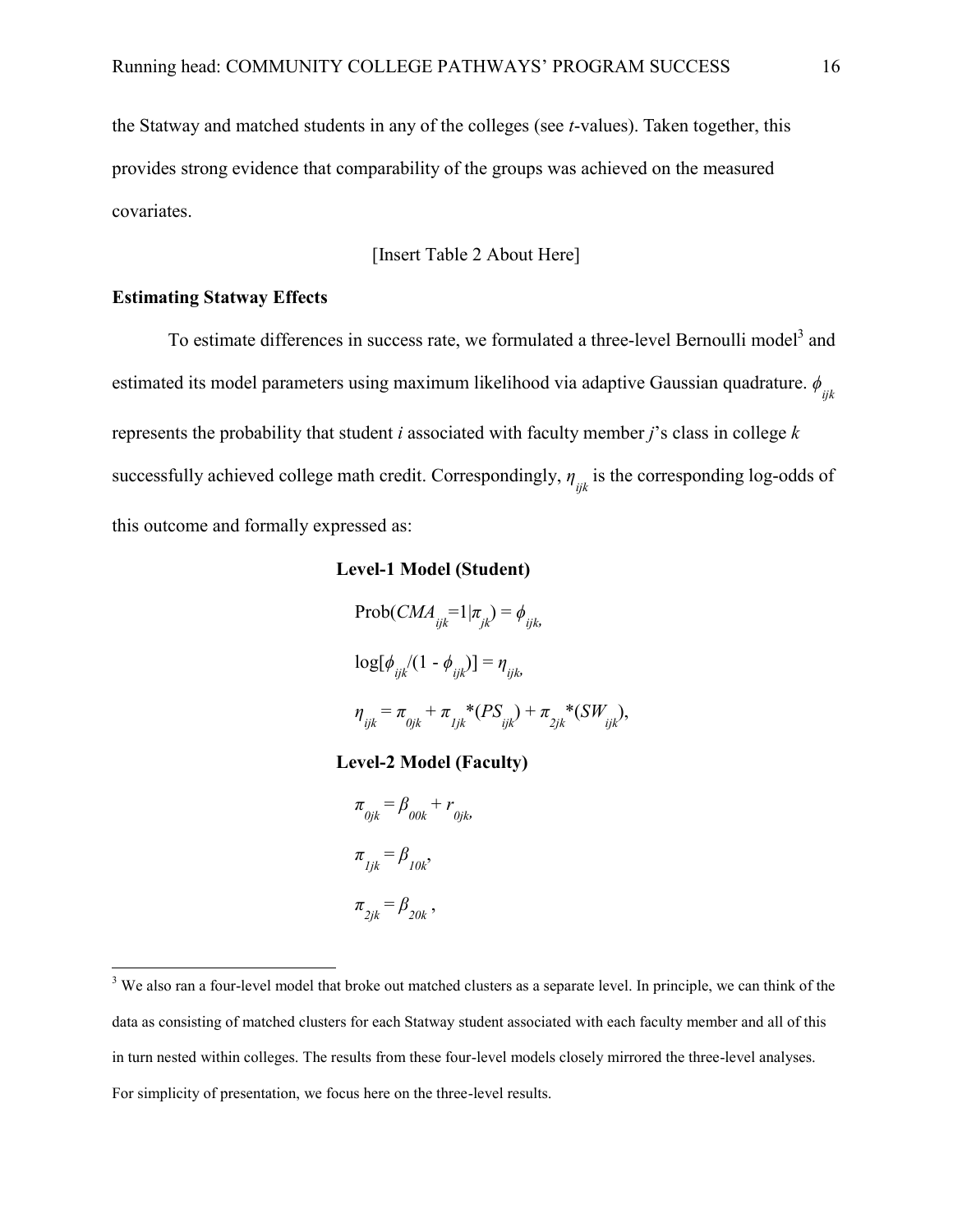### **Level-3 Model (College)**

$$
\beta_{00k} = \gamma_{000} + u_{00k}
$$

$$
\beta_{10k} = \gamma_{100k}
$$

$$
\beta_{20k} = \gamma_{200k}
$$

where *CMA* represents college math achievement (1 for successfully completed and 0 for not successfully completed), and *SW* is a dummy variable indicating whether the student was enrolled in Statway (coded as 1) or one of the matched comparisons (coded as 0). As a further safeguard, we included individual students' propensity scores, *PS*, as an additional adjustment variable.

The results presented in Table 3 indicate that on average, Statway students demonstrated significantly higher odds of success, 5.31 and 7.40 (95% CIs [4.54, 6.21] and [6.20, 8.85]), in achieving college-level mathematics credit than the comparison students for Years 1 and 2, respectively. These translated into the estimated probabilities of success of 54.43% and 55.26% for the Statway groups and 18.36% and 14.30% for the comparison groups for Years 1 and  $2<sup>4</sup>$ . Additionally, we found variation among colleges in student success (0.239 and 0.342 for the Years 1 and 2 variances). Figure 4 shows that for both cohorts, students in all but one college demonstrated greater success in Statway.

 $\overline{a}$ 

<sup>&</sup>lt;sup>4</sup> We also conducted sensitivity analyses (Hong & Raudenbush, 2005, 2006) on Statway effects on college math achievement for Years 1 and 2 and college credit accumulation for Year 1. Results indicated that with adjustments for the largest potential hidden bias, none of the 95% confidence intervals for the new Statway effect estimates contained 0 or any negative values, thereby supporting the strong ignorability assumption. Thus, it is very unlikely that our general conclusion regarding the positive effects of Statway on the student outcomes has been influenced by the omission of unmeasured confounding factors.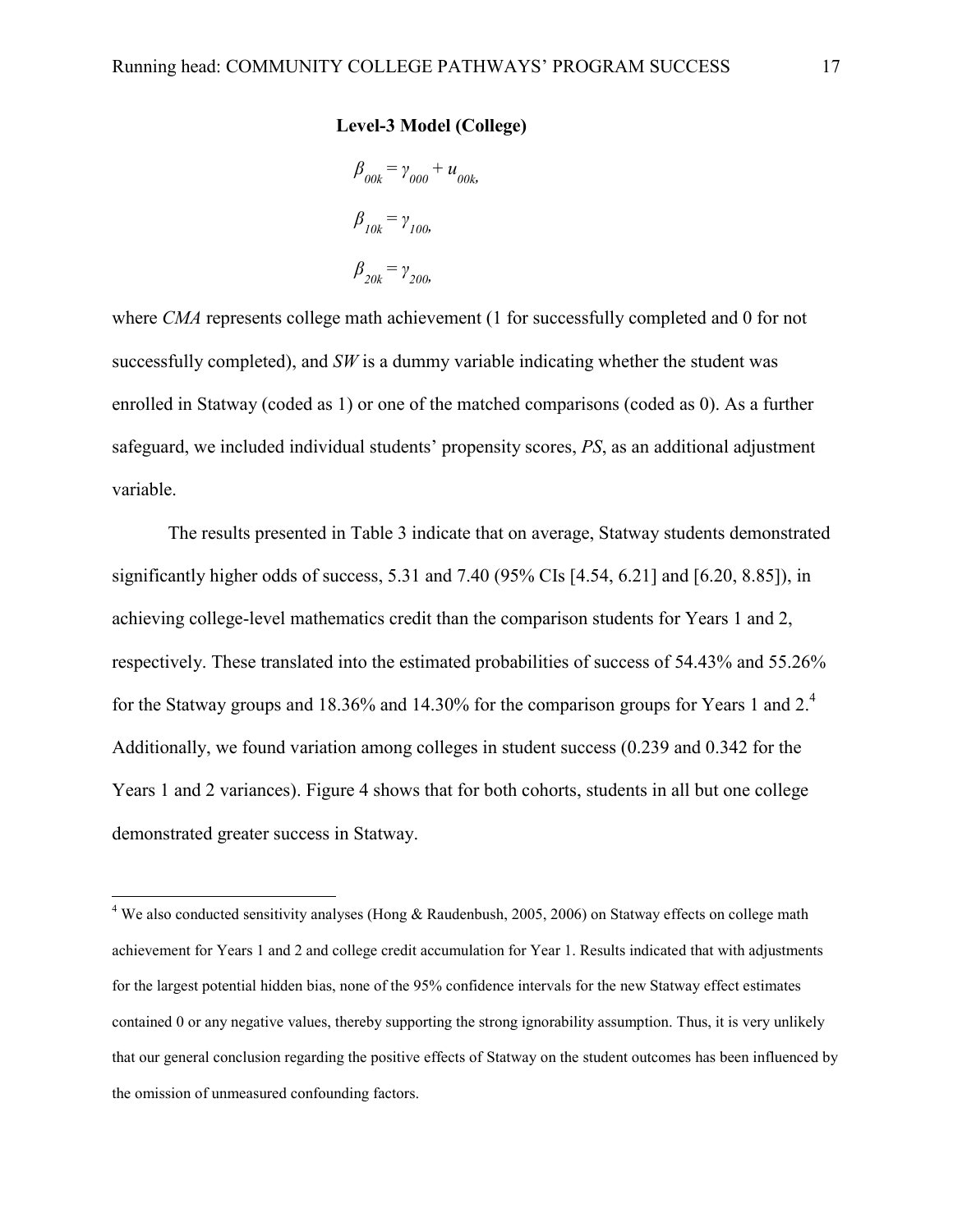[Insert Table 3 About Here]

# [Insert Figure 4 About Here]

To estimate differences in college credits earned with a grade of C or higher in the subsequent year, we formulated a three-level Poisson model and estimated its model parameters using penalized quasi-likelihood estimation.<sup>5</sup> *λijk* represents the event rate that student *i* within faculty member *j*'s class in college *k* successfully earns college credits in the following year. Thus,  $\eta_{ijk}$  is the corresponding log of this event and formally expressed as:

## **Level-1 Model (Student)**

$$
E(CCE_{ijk}|\pi_{jk}) = \lambda_{ijk}
$$
  
\n
$$
log[\lambda_{ijk}] = \eta_{ijk}
$$
  
\n
$$
\eta_{ijk} = \pi_{0jk} + \pi_{ljk}*(PS_{ijk}) + \pi_{2jk}*(SW_{ijk}),
$$

#### **Level-2 Model (Faculty)**

$$
\pi_{0jk} = \beta_{00k} + r_{0jk},
$$
  
\n
$$
\pi_{ljk} = \beta_{10k},
$$
  
\n
$$
\pi_{2jk} = \beta_{20k},
$$

# **Level-3 Model (College)**

 $β_{00k} = γ_{000} + u_{00k}$  *β10k* = *γ100*, *β20k* = *γ200,*

<sup>&</sup>lt;sup>5</sup> HLM 7 applies penalized quasi-likelihood estimation to a three or higher level Poisson model.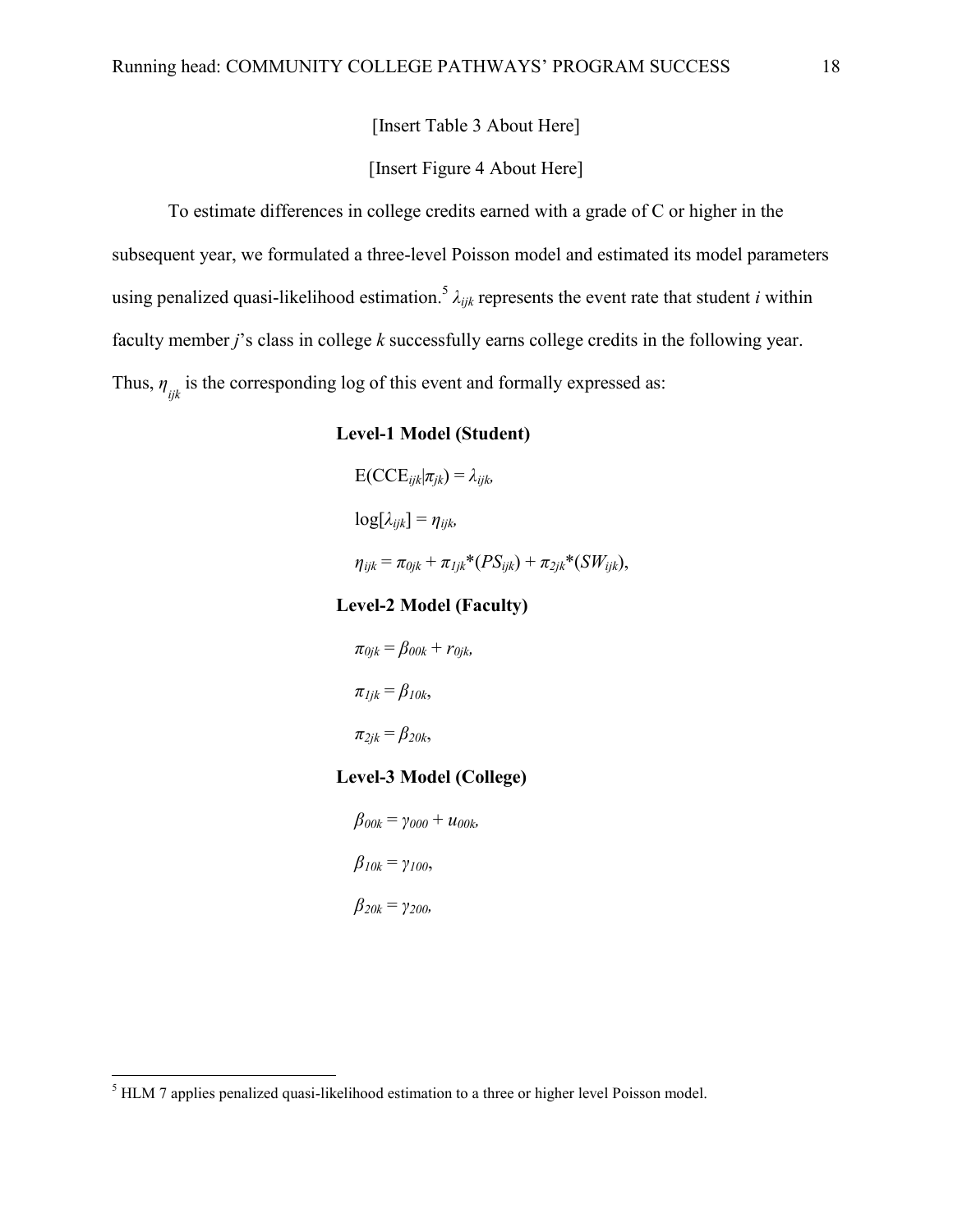where CCE represents accumulated college-level units earned with a grade of C or higher in the subsequent year.<sup>6</sup>

The results presented in Table 4 indicate that on average, Statway students earned significantly more college credits than their matched comparison (with a higher event rate ratio, 1.37, 95% CI [1.11, 1.69]). The estimated accumulated credits for the Stataway and matched comparison groups were 5.57 vs. 4.08, respectively. We again found variation among colleges (Variance = 0.320). Figure 5 depicts that in the majority of colleges, Statway students earned more college credits in the subsequent year than their matched comparisons.

[Insert Table 4 About Here]

[Insert Figure 5 About Here]

## **Subgroup Analyses**

 $\overline{a}$ 

To examine possible differential effects of Statway (a) by gender and race/ethnicity subgroups and (b) by math placement levels, we formulated a three-level HLM similar to those described above. In these subgroup analyses, however, we applied effect coding to the grouping variables in order to directly represent both main and interaction effects on the outcome. The reference categories were female, White, and a math placement three or more levels below college. Each of these was coded as -1. We excluded cases with the unknown gender status or the college math placement level.

Table 5 presents the model based results transformed back into their natural metrics of proportion of students successfully acquiring college math credit and accumulated college credits earned in the follow-up year. This metric transformation was made for the ease of interpretation.

<sup>&</sup>lt;sup>6</sup> There were three quarter colleges, and accordingly, their college-level units were converted into semester units by dividing the units by 1.5.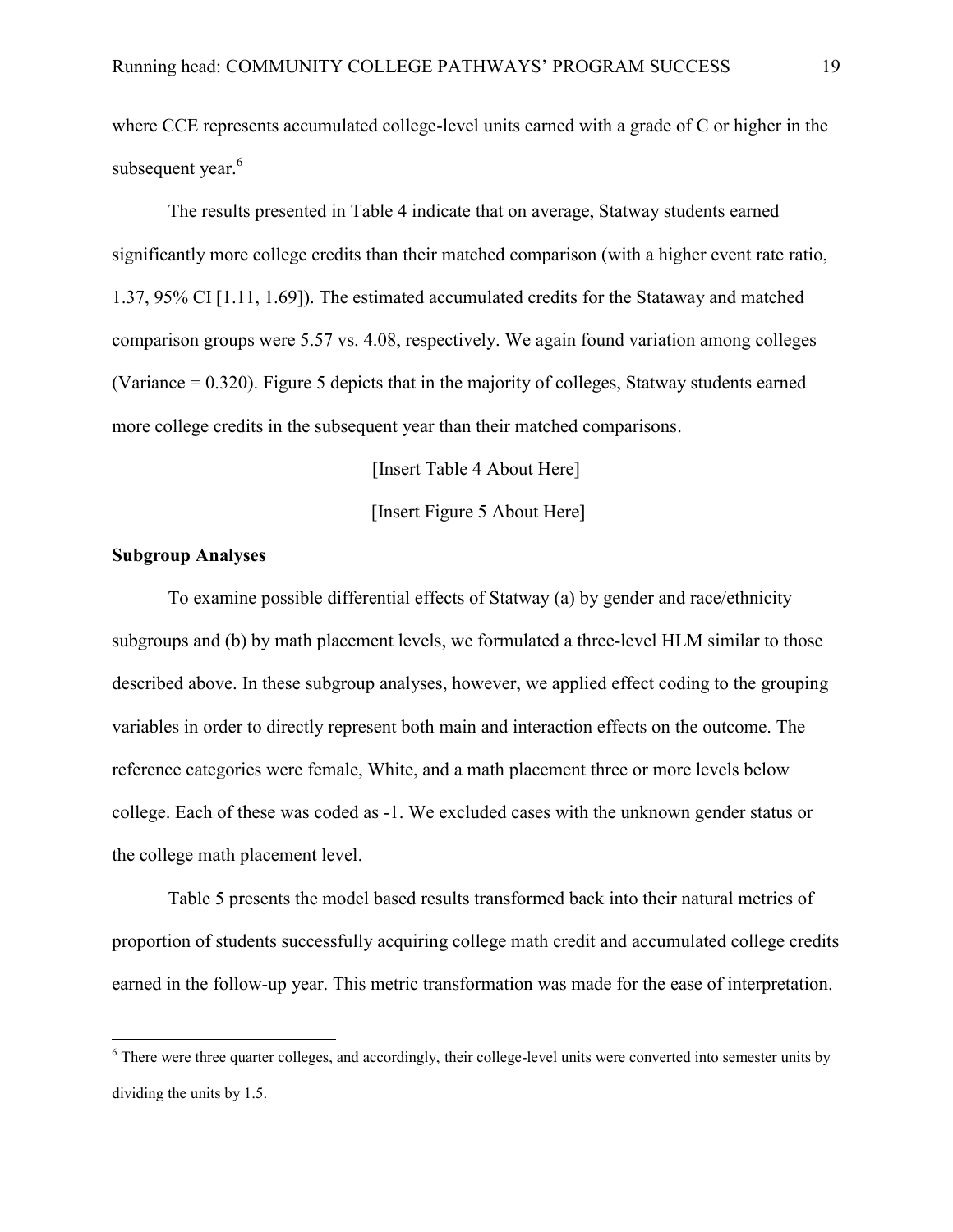The left and middle panels of Table 5 present the estimated proportions successful by gender and race/ethnicity and by math placement level. In general, large positive Statway effects appear consistently for all subgroups of students. The only exception was a somewhat smaller effect among Year 1 students who were placed one level below college level. Likewise, the right panel of Table 5 presents the estimated college credit accumulation by gender and race/ethnicity and math placement level. Positive effects of Statway were observed for each major race/ethnicity group: Black, Hispanic, and White. Also, regardless of math placement levels, overall, Statway students performed better than the comparison students. The effect appears the largest among students who were placed two levels below college level. The latter is not surprising as this was the subgroup of students whose outcomes Statway was specifically designed to improve.

[Insert Table 5 About Here]

#### **Discussion**

The current study sought to undertake a rigorous causal analysis of Statway's effectiveness for community college students. To assess this, we used a propensity score matching technique (Rosenbaum  $\&$  Rubin, 1983) within a hierarchical linear modeling framework (Raudenbush & Bryk, 2002). Given the modest number of students participating in Statway in each college as compared to the college's population of developmental math students, we were able to secure a very high degree of propensity score matching across 44 different indicators. We also undertook a sensitivity analysis to examine the robustness of the estimated effects for possible unmeasured covariates. Given the large size of the estimated effects complemented with the results from the sensitivity analysis, we conclude that there is strong evidence that Statway substantially improves student success rates in acquiring college level math credit. Our results also suggest that significant Statway effects persist into the following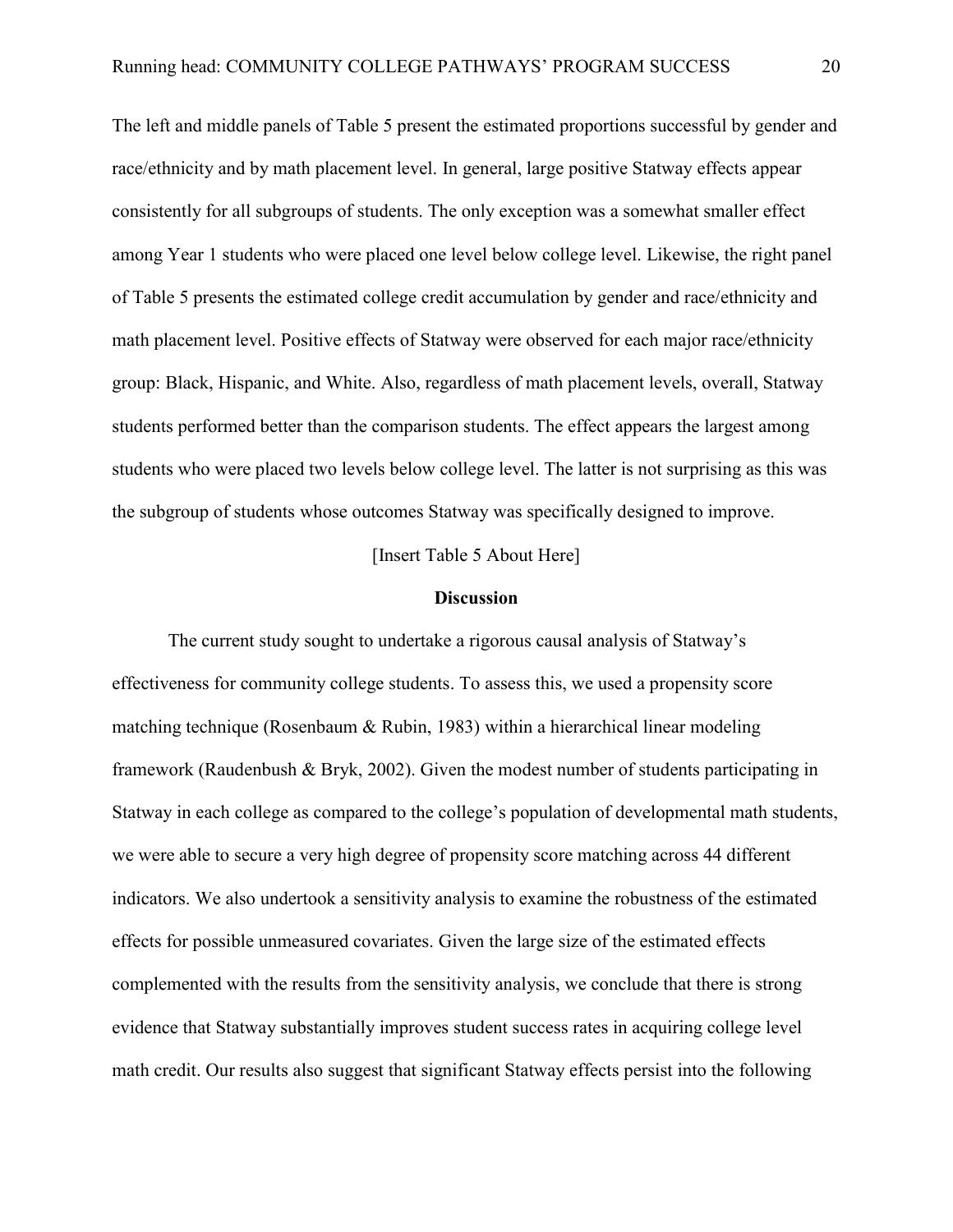school year. Statway students accumulated more college credits in the follow-up year than their matched comparisons. We speculate that the latter may be a consequence of Statway's emphasis on strengthening student growth mindset as a mathematical learner and doer and enhancing students' sense of belonging in a mathematical environment. These are the major foci for productive persistence, one of the six key drivers of Statway (see Figure 2).

These results are replicated across two different implementation cohorts. We also found significant improvements for all gender and race/ethnicity groups as well as for students with different math placement levels. The results suggest that Statway effectively advances more equitable outcomes for disadvantaged students than has been documented with traditional developmental math curricula and instruction (Bailey et al., 2010; Carnevale & Desrochers, 2003; National Research Council, 2002).

Our findings are consistent with the hypothesis formulated by Hodara (2013) that "structural changes to the developmental sequence may have limited effects, but the combination of structural, curricular, and pedagogical changes to a developmental math sequence as well as the provision of non-academic supports can impact the college success of students in longlasting, meaningful ways" (p. 29). First, Statway accelerated the developmental math coursetaking process and reduced the time required to earn college credit in one year by integrating developmental math skills and college-level statistics. This structural feature contributes to minimizing the confusion and ineffectiveness of the developmental system (Bailey et al., 2010). Second, the Statway instructional system is grounded in research-based learning principles: productive struggle, explicit connections to concepts, and deliberate practice (Boaler, 1998; Ericsson, 2008; Ericsson et al., 1993; Hiebert & Grouws, 2007; Pashler et al., 2007; Schmidt & Bjork, 1992). This instructional system helps to improve the content and pedagogy of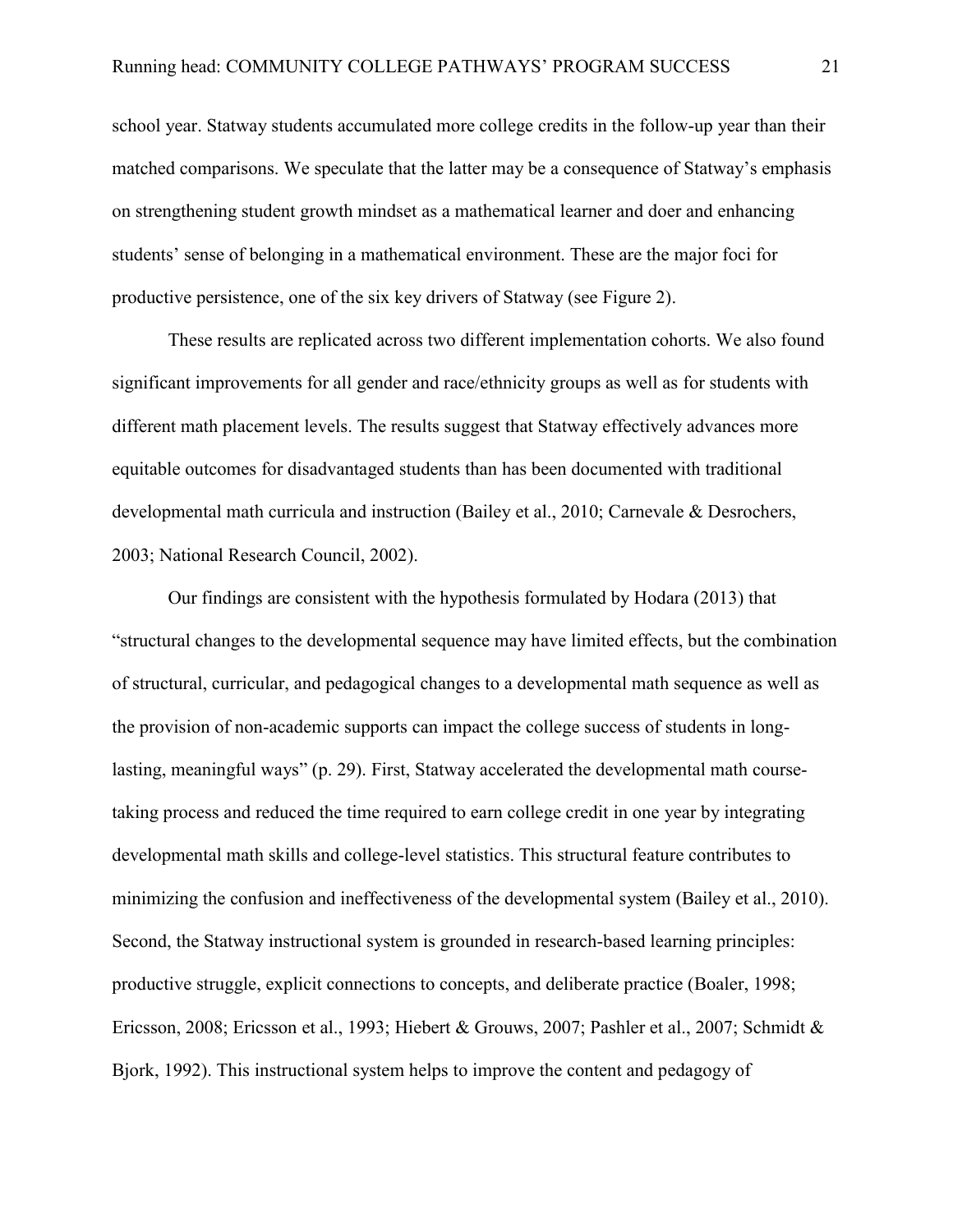developmental math and foster deeper student learning. Third, this system also integrates two types of research-based supports for students. One pertains to social-psychological factors of student learning (productive persistence) to sustain students' engagement and persistence (Dweck et al., 2011; Jamieson et al., 2010; Walton & Cohen, 2011; Yeager & Walton, 2011), and the other addresses language and literacy barriers to make leaning accessible to students (Gomez et al., 2013, Gomez et al., 2015). Fourth, Statway provides faculty with a rich set of opportunities for professional development to advance the quality of their teaching of Statway and quite possibly beyond as well (Edwards et al., 2015; Grubb, 1999; Grubb & Grabiner, 2013). Finally, Statway is organized as a NIC to accelerate collaboration and learning among college faculty and administrators, improvement specialists, and educational researchers (Bryk et al., 2011, Dolle et al., 2013). Although highly speculative, there is also the possibility of significant derivative effects associated with faculty participation in the Statway NIC. Although anecdotal in form, individual Statway faculty members have reported that their experiences here are changing the way they teach more generally as well as how they think about student learning. This is a tantalizing hypothesis that merits future empirical scrutiny.

It is important to acknowledge some limitations of the present study. First, although we identified large effects of Statway across two different implementation cohorts (complemented with the results from the sensitivity analyses), the matched comparisons in this study were not fully contemporaneous with Statway students. In order to allow comparison students to complete their program of study in two years and then permit us to follow up both groups for another year, comparison students began essentially a year earlier than Statway students. This raises the possibility of cohort effects that might confound our results. However, we found no evidence of a significant overall improvement in outcomes over that two-year period in the data provided by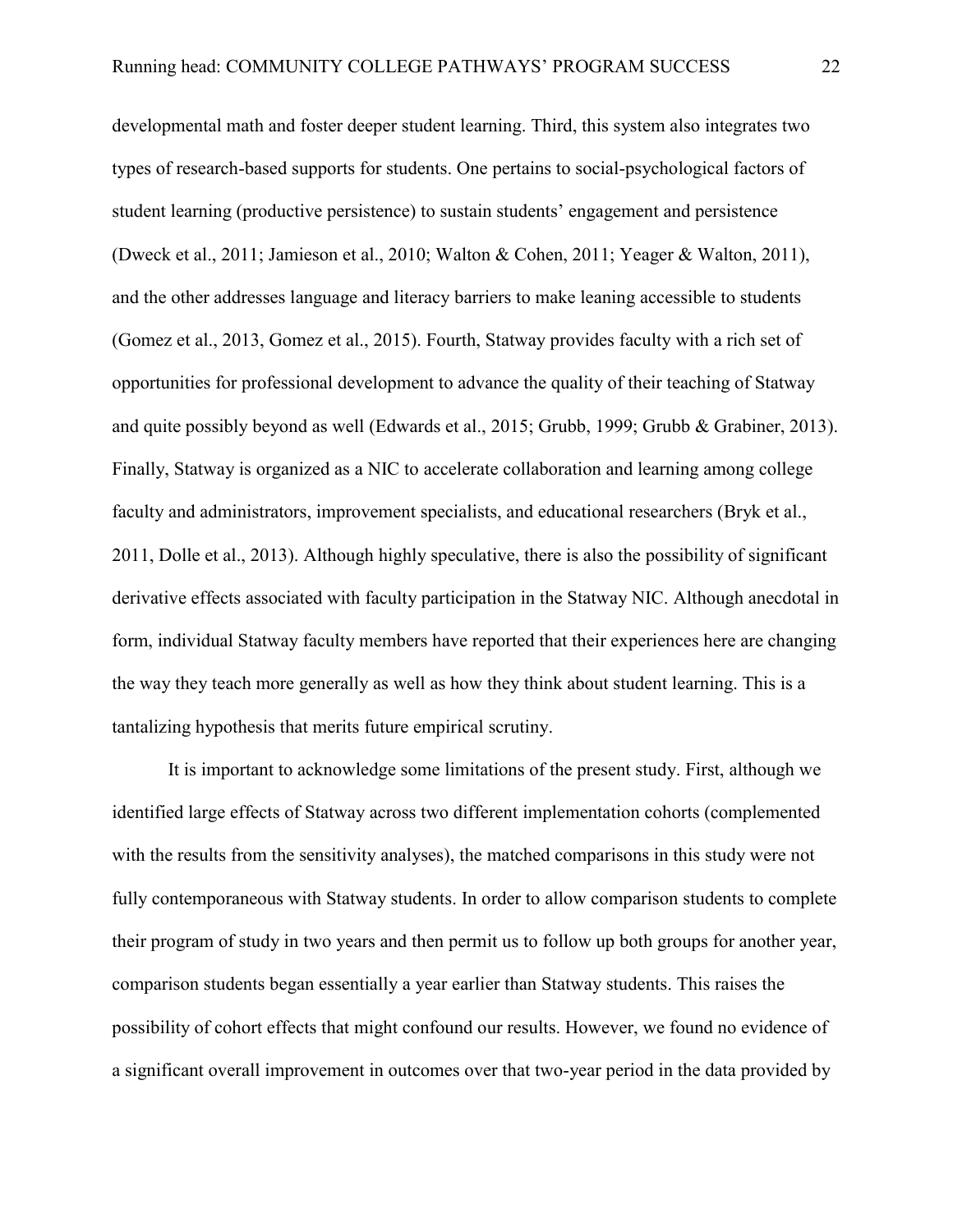college institutional researchers on all of their developmental math students. If cohort effects were operating, we would expect to see this improvement. Regardless, it is important to consider this alternative hypothesis in future analyses as more data become available over time. To do this, we would need to match comparison students from the same enrollment cohorts and then follow them forward for staggered periods (i.e. two years for Statway students and three years for the matched comparisons).

Second, no information on programs of study or majors declared was available for use in propensity score matching in this study. Although the reliability of such data has been questioned (for example, see Jenkins & Cho, 2012), information on students' declared programs of study or majors might further improve the matching of non-Statway students with Statway students especially in cases where prior course-taking data are limited (e.g., the first semester students).

Third, we also want to examine performance for the Year 2 cohort in the follow-up year to see if the results on increased college course credit accumulation also replicate. Even longer term as more extended longitudinal data become available, we want to examine more distal outcomes such as transfer rates and academic success of Statway students in four-year institutions. These analyses would further illuminate the dimensions and possible limitations of Statway's effectiveness.

Finally, we note that we found no evidence in our analyses of significant variability in student outcomes among faculty within colleges. However, up to this point in time, the number of faculty members teaching Statway per college has been small and therefore the power to detect such variation in performance has been limited. As the Statway initiative now starts to scale to many more sections within colleges, future studies should explicitly focus here. It is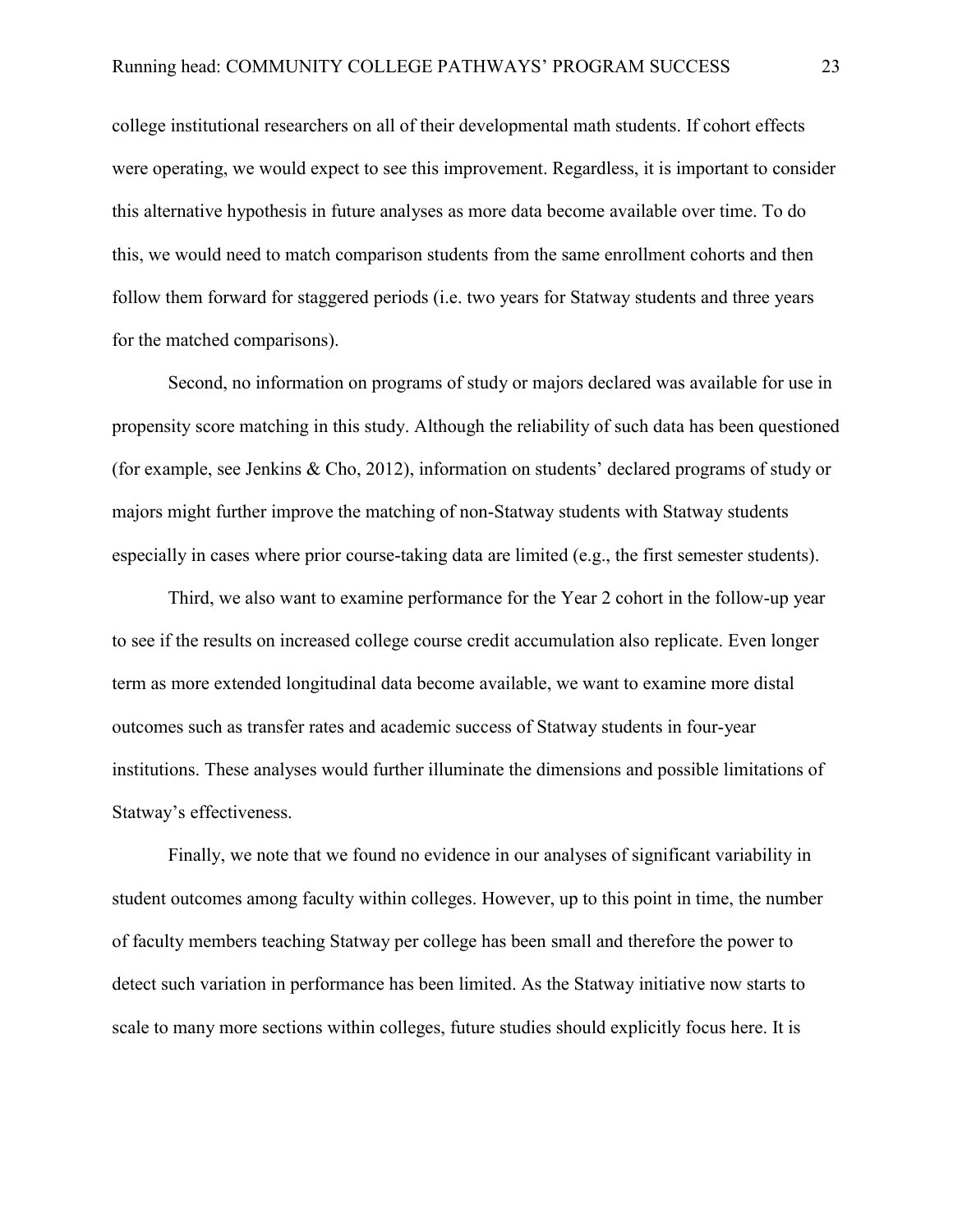important to investigate whether the effects reported in this study generalize as a larger and presumably more diverse sample of faculty subsequently take up this work.

In conclusion, these overall results suggest that Statway is a very promising alternative to the traditional developmental algebra pathway. It is also an effective solution that advances equity. Statway takes a holistic, systemic approach as a multifaceted change initiative to tackle complex problems in developmental math education. Addressing all those issues simultaneously makes Statway distinct from traditional developmental math programs and seems the key to student success. Through a NIC structure, college faculty and administrators, improvement specialists, and educational researchers collaborate with each other and accelerate learning to improve Statway in order to change developmental math education from crisis to hope for students to sustain their academic and career aspirations.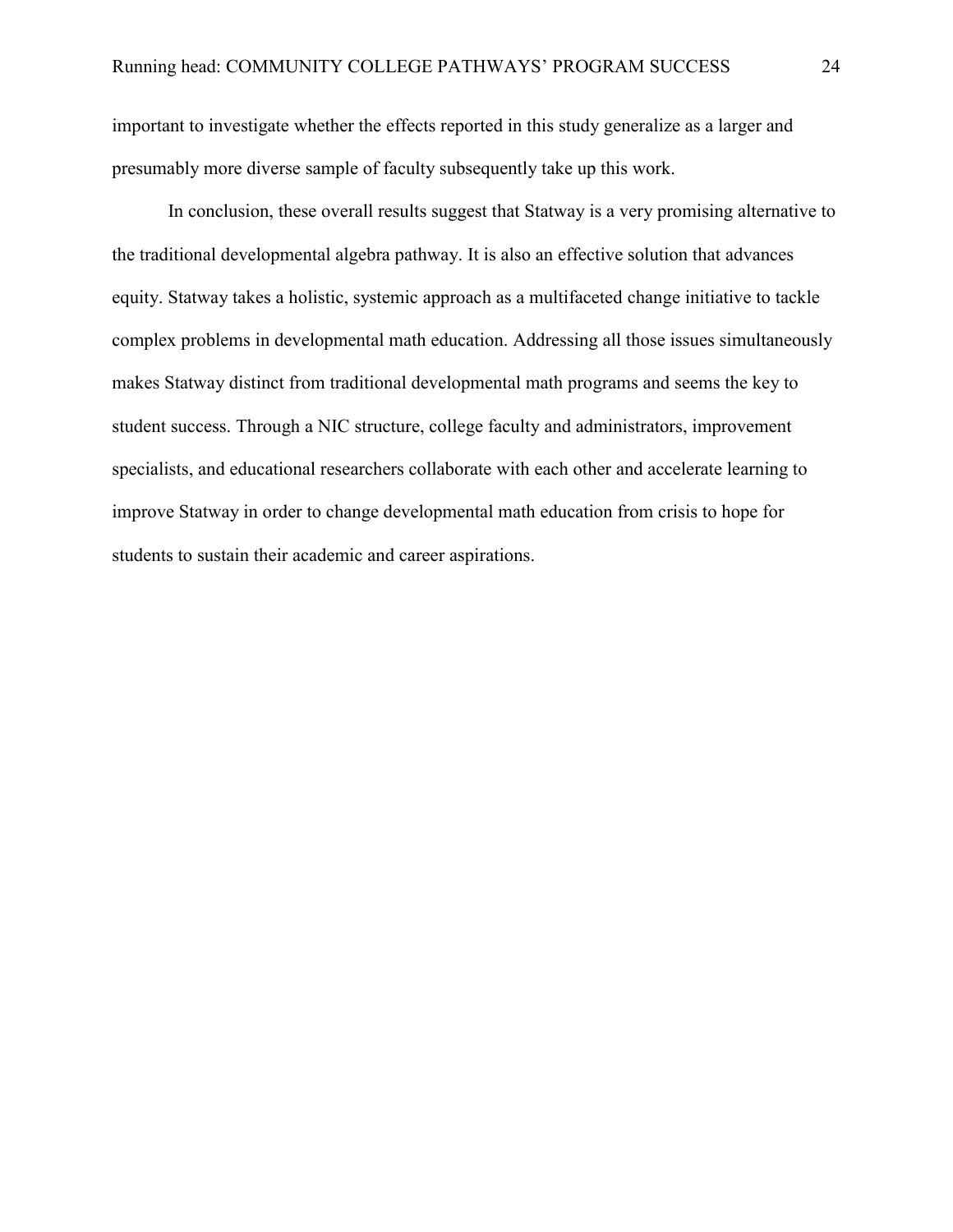#### **References**

- Austin, P. C. (2011). Optimal caliper widths for propensity-score matching when estimating differences in means and differences in proportions in observational studies. *Pharmaceutical Statistics, 10,* 150-161.Bailey, T., Jeong, D. W., & Cho, S.W. (2010). Referral, enrollment, and completion in developmental education sequences in community colleges. *Economics of Education Review, 29*, 255–270.
- Blackwell, L. S., Trzesniewski, K. H., & Dweck, C. S. (2007). Implicit theories of intelligence predict achievement across an adolescent transition: A longitudinal study and an intervention. *Child Development*, *78*, 246–263.
- Boaler, J. (1998). Open and closed mathematics: Student experiences and understandings. *Journal for Research in Mathematics Education, 29, 41-62. Bryk, A. S., Gomez, L. M.,* & Grunow, A. (2011). Getting ideas into action: Building networked improvement communities in education. In M. T. Hallinan (Ed.), *Frontiers in sociology of education* (pp. 127-162). New York, NY: Springer.
- Bryk, A. S., Gomez, L. M., Grunow, A., & LeMahieu, P. G. (2015). Learning to improve: How America's schools can get better at getting better. Cambridge, MA: Harvard Education Press.
- Carnevale, A. P. & Desrochers, D. M. (2003). *Standards for what?: The economic roots of K-16 reform*. Princeton, NJ: Educational Testing Service.
- Cohen, G. L., Garcia, J., Purdie-Vaughns, V., Apfel, N., & Brzustoski, P. (2009). Recursive processes in self-affirmation: Intervening to close the minority achievement gap. *Science*, *324,* 400-403.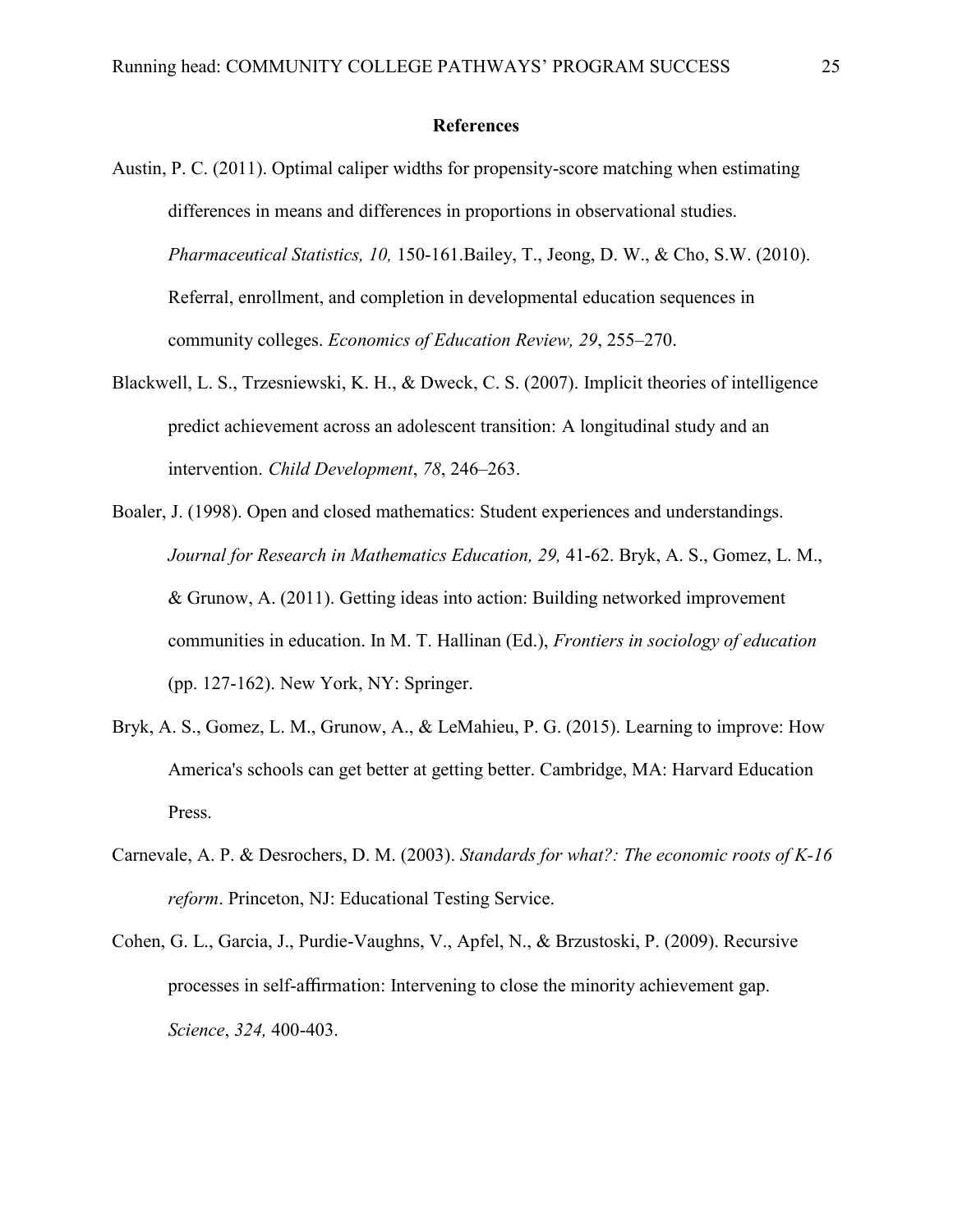- Cullinane, J., & Treisman, P. U. (2010). *Improving developmental mathematics education in community colleges: A prospectus and early progress report on the Statway initiative.* An NCPR Working Paper. New York, NY: National Center for Postsecondary Research.
- Dolle, J. R., Gomez, L. M., Russell, J. L., & Bryk, A. S. (2013). "More than a network: building communities for educational improvement." In B. J. Fishman, W. R. Penuel, A. R. Allen, & B. H. Cheng (Eds.), *Design-based implementation research: Theories, methods, and exemplars.* National Society for the Study of Education Yearbook. New York, NY: Teachers College Record.
- Dweck, C. S. (2006). *Mindset: The new psychology of success.* New York, NY: Random House.
- Dweck, C. S., Walton, G. M., & Cohen, G. L. (2011). *Academic tenacity: Mindsets and skills that promote long-term learning*. Seattle, WA: White paper prepared for the Gates Foundation.
- Edwards, A. R., Sandoval, C., & McNamara, H. (2015). Designing for improvement in professional development for community college developmental mathematics faculty. *Journal of Teacher Education, 66,*466-481. doi: 10.1177/0022487115602313
- Ericsson, K. A. (2008). Deliberate practice and acquisition of expert performance: A general overview. *Academic Emergency Medicine, 15*, 988-994.
- Ericsson, K. A., Krampe, R. T., & Tesch-Römer, C. (1993). The role of deliberate practice in the acquisition of expert performance. *Psychological Review, 100*, 363-406.
- Gomez, K., Rodela, K., Lozano, M., & Mancevice, N. (2013). Designing embedded language and literacy supports for developmental mathematics teaching and learning. *MathAMATYC Educator, 5,* 43-56.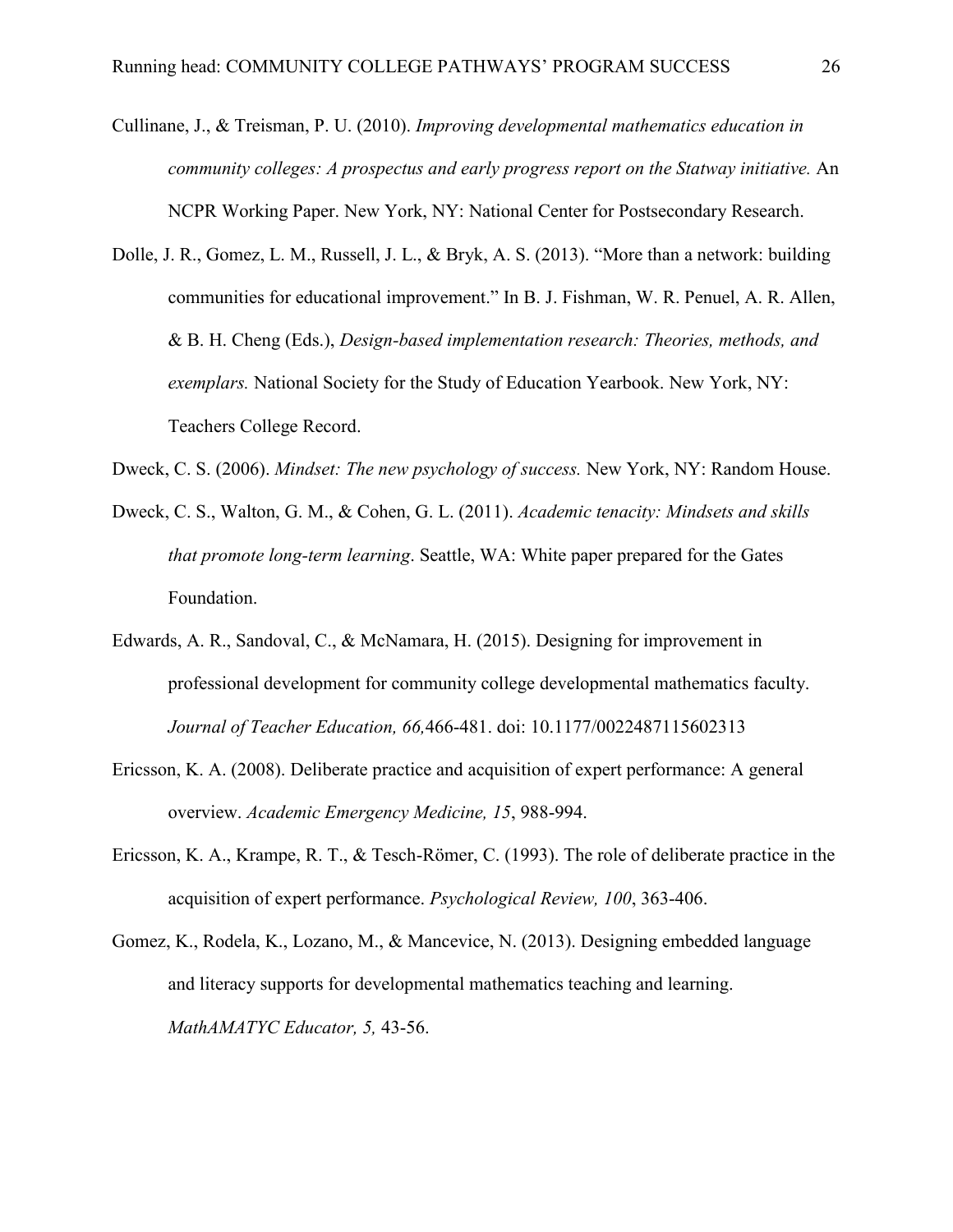- Gomez, K., Gomez, L. M., Rodela, K. C., Horton, E. S., Cunningham, J., & Ambrocio, R. (2015). Embedding language support in developmental mathematics lessons: Exploring the value of design as professional development for community college mathematics instructors. *Journal of Teacher Education, 66,*450-465. doi: 10.1177/ 0022487115602127
- Grubb, W. N. (1999). *Honored but invisible: An inside look at teaching in community colleges*. New York, NY: Routledge.
- Grubb, W. N., & Gabriner, R. (2013). *Basic skills education in community colleges: Inside and outside of classrooms.* New York, NY: Routledge.
- Haynes, T. L., Perry, R. P., Stupnisky, R. H., & Daniels, L. M. (2009). A review of attributional retraining treatments: Fostering engagement and persistence in vulnerable college students. In J. C. Smart (Ed.), *Higher education: Handbook of theory and research* (pp. 227–272). New York, NY: Springer.
- Hiebert, J., & Grouws, D. (2007). The effects of classroom mathematics teaching on students' learning. In F. K. Lester Jr. (Ed.), *Second handbook of research on mathematics teaching and learning* (pp. 371–404). Charlotte, NC: Information Age.
- Hodara, M. (2013). *Improving students' college math readiness: A review of the evidence on postsecondary interventions and reforms.* A CAPSEE Working Paper. Center for Analysis of Postsecondary Education and Employment.
- Hong, G., & Raudenbush, S. W. (2005). Effects of kindergarten retention policy on children's cognitive growth in reading and mathematics. *Educational Evaluation and Policy Analysis, 27,* 205-224.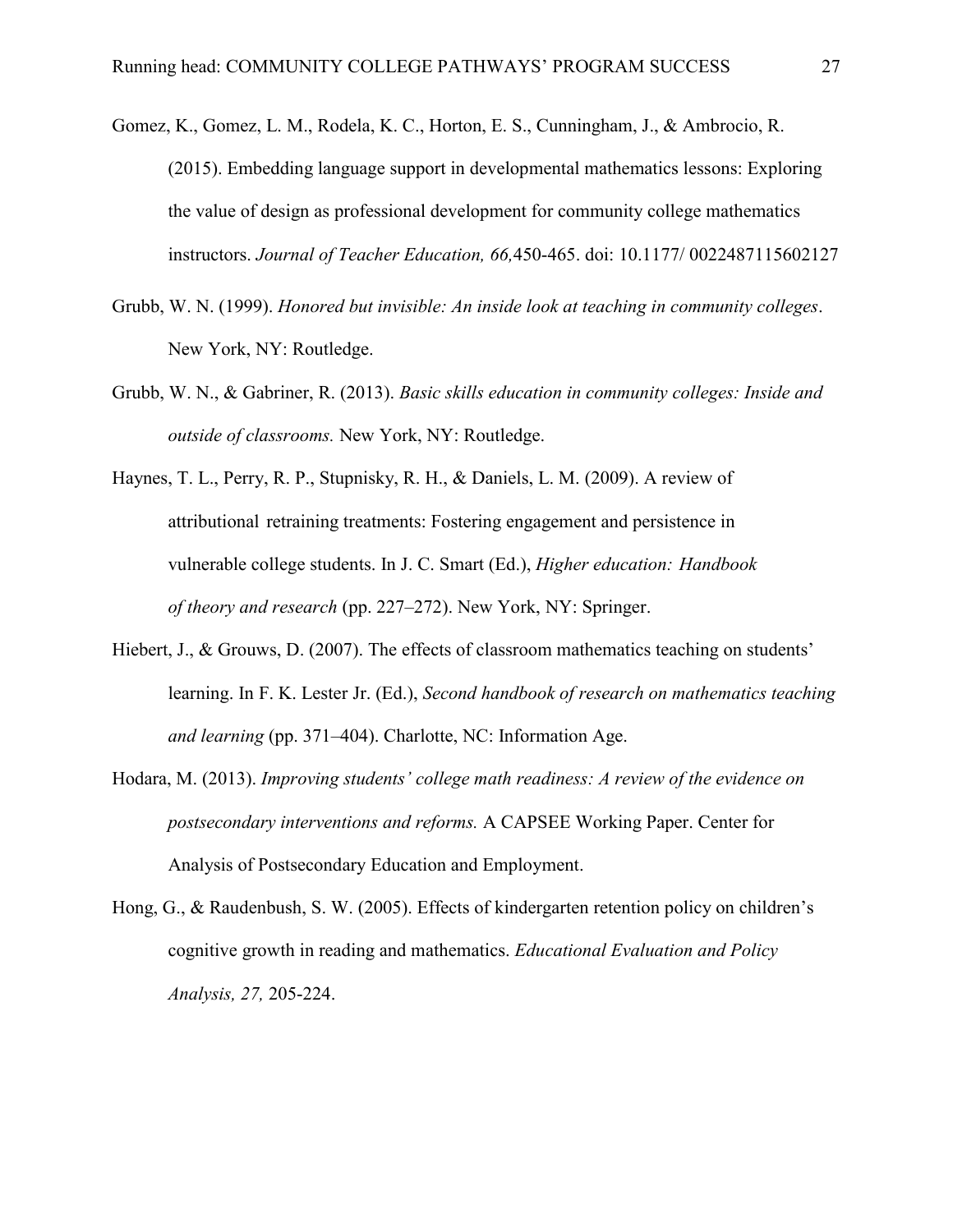- Hong, G., & Raudenbush, S. W. (2006). Evaluating kindergarten retention policy: A case study of causal inference for multilevel observational data. *Journal of the American Statistical Association, 101,* 901-910.
- Jamieson, J. P., Mendes, W. B., Blackstock, E., & Schmader, T. (2010). Turning the knots in your stomach into bows: Reappraising arousal improves performance on the GRE. *Journal of Experimental Social Psychology*, *46*, 208-212.
- Jenkins, D., & Cho, S. W. (2012). *Get with the program: Accelerating community college students' entry into and completion of programs of study* (CCRC Working Paper No. 32). New York, NY: Columbia University, Teachers College, Community College Research Center.
- Ming, K., & Rosenbaum, P. (2000). Substantial gains in bias reduction from matching with a variable number of controls. *Biometrics, 56*, 118-124.
- National Research Council. (2002). *Scientific research in education*. Washington, DC: National Academy Press.
- Pashler, H., Rohrer, D., Cepeda, N. J., & Carpenter, S. K. (2007). Enhancing learning and retarding forgetting: Choices and consequences. *Psychonomic Bulletin & Review, 14*, 187-193.
- Raudenbush, S. W., & Bryk, A. S. (2002). *Hierarchical linear models: Applications and data analysis methods* (2nd ed.). Thousand Oaks, CA: Sage Publications.
- Raudenbush, S. W., Bryk, A. S., Cheong, Y. F., Congdon, R. T., & du Toit, M. (2011). *HLM 7: Hierarchical linear and nonlinear modeling.* Lincolnwood, IL: Scientific Software International.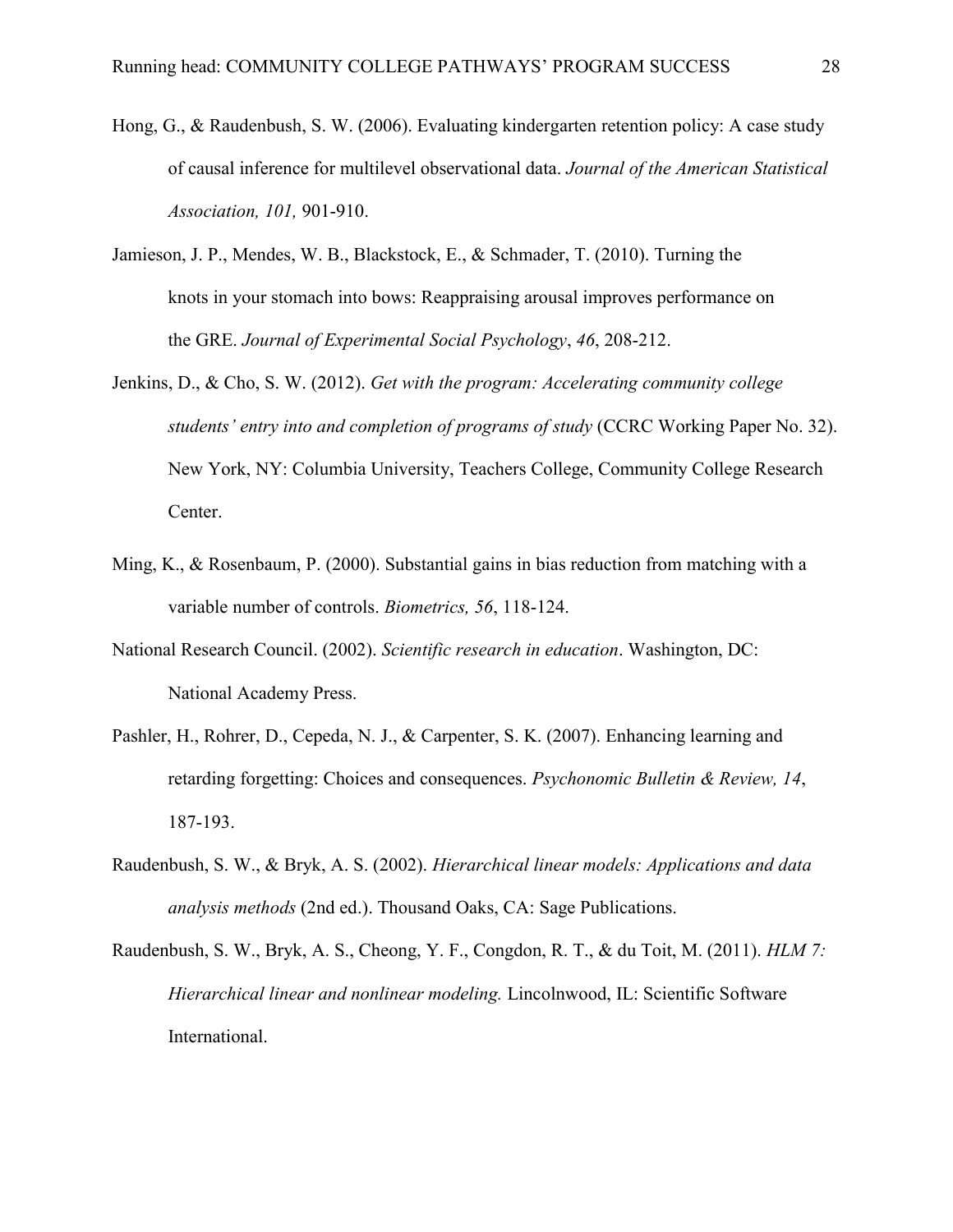- Rosenbaum, P. R., & Rubin, D. B. (1983). The central role of the propensity score in observational studies for causal effects. *Biometrika, 70,* 41-55.
- Rosenbaum, P. R., & Rubin, D. B. (1985). Constructing a control group using multivariate matched sampling methods that incorporate the propensity score. *The American Statistician, 39,* 33-38.
- Schmidt, R.A., & Bjork, R.A. (1992). New conceptualizations of practice: Common principles in three paradigms suggest new concepts for training. *Psychological Science, 3*, 207-217.
- Strother, S., Van Campen, J., & Grunow. (2013) *Community College Pathways: 2011-2012 Descriptive Report.* Stanford, CA: Carnegie Foundation for the Advancement of Teaching.
- Van Campen, J., Sowers, N., & Strother, S. (2013) *Community College Pathways: 2012-2013 Descriptive Report.* Stanford, CA: Carnegie Foundation for the Advancement of Teaching.
- Walton, G. M., & Cohen, G. L. (2011). A brief social-belonging intervention improves academic and health outcomes among minority students. *Science, 331,* 1447–1451.
- Yeager, D. S., & Walton, G. M. (2011). Social-psychological interventions in education: They're not magic. *Review of Educational Research, 81*, 267-301.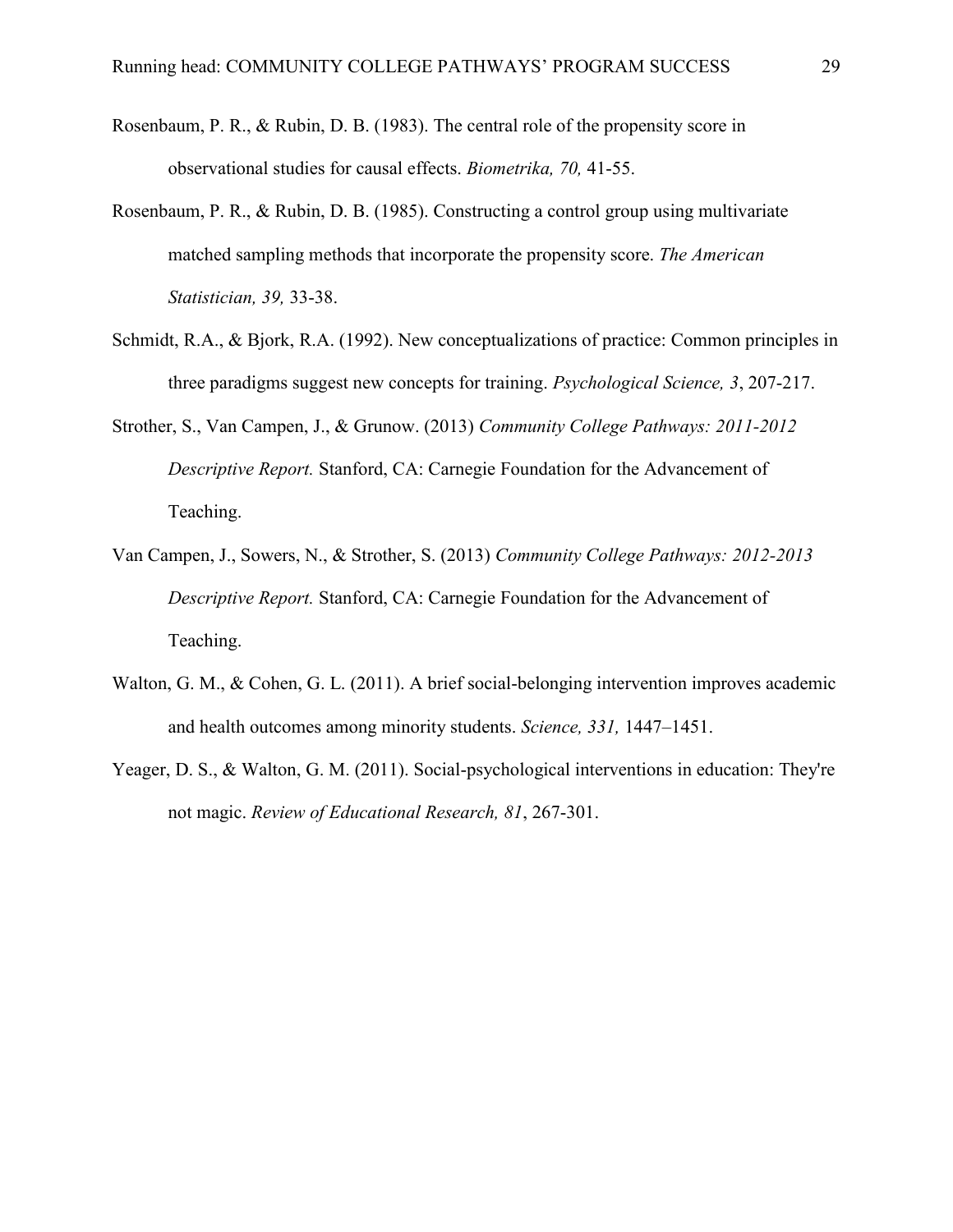# **Appendix**

# **List of Participating Community Colleges**

- American River College
- Austin Community College
- Capital Community College
- Gateway Community College
- El Paso Community College
- Foothill College
- Housatonic Community College
- Houston Community College
- Los Angeles Pierce College
- Miami Dade College
- Mt. San Antonio College
- Naugatuck Valley Community College
- Northwest Vista College
- Richland College
- San Diego City College
- Seattle Central Community College
- Tacoma Community College
- Tallahassee Community College
- Valencia College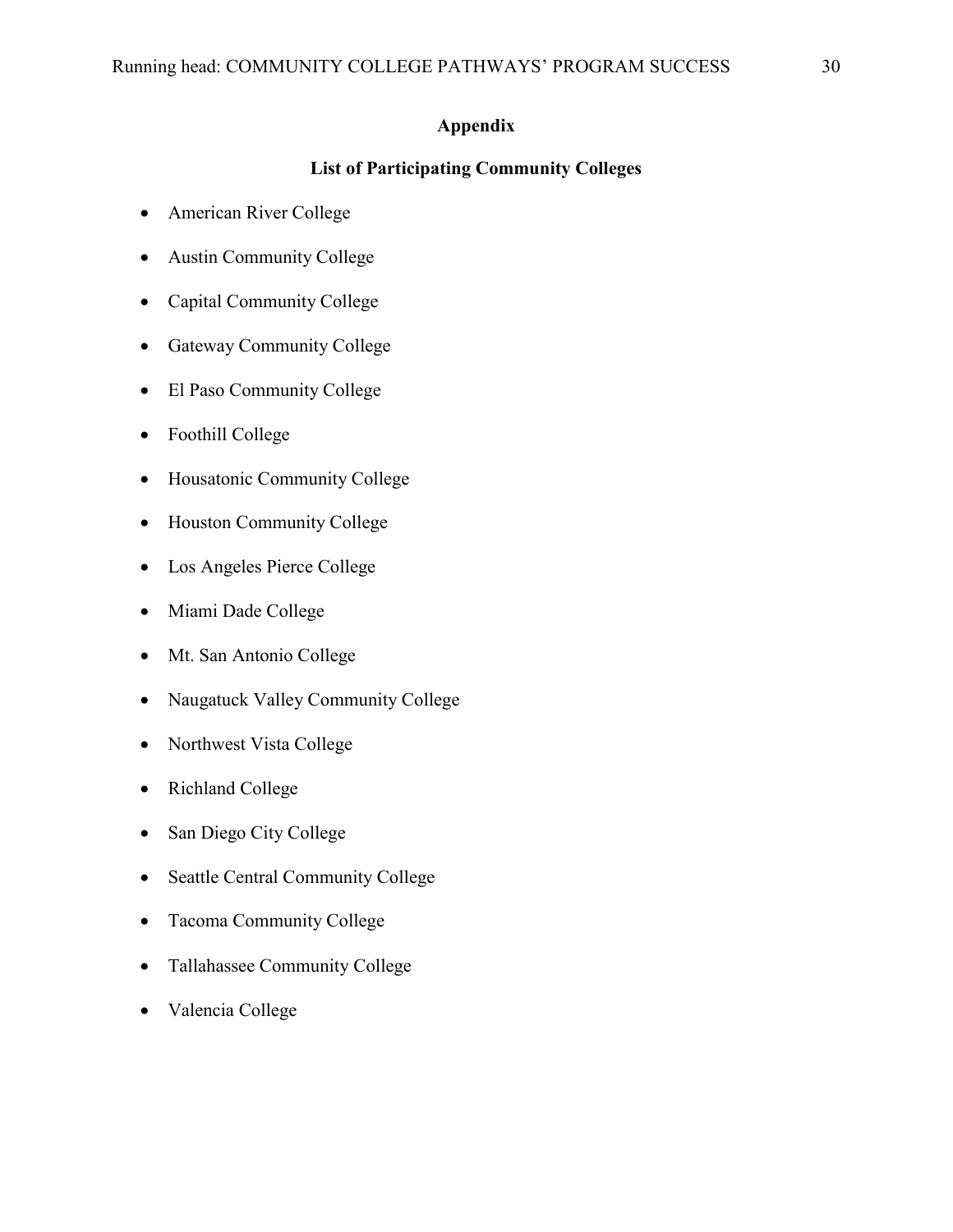# COMMUNITY COLLEGE PATHWAYS' PROGRAM SUCCESS 31

# Table 1.

*Descriptive Statistics of Covariates in the Two-Level Propensity Models*

|                                    |                           | Year 1            |                | Year 2                    |                   |                  |  |
|------------------------------------|---------------------------|-------------------|----------------|---------------------------|-------------------|------------------|--|
|                                    |                           | Non-Statway       | Statway        |                           | Non-Statway       | Statway          |  |
| Covariate                          | <b>Before</b><br>matching | After<br>matching |                | <b>Before</b><br>matching | After<br>matching |                  |  |
|                                    | $\frac{0}{0}$             | $\frac{0}{0}$     | $\frac{0}{0}$  | $\frac{0}{0}$             | $\frac{0}{0}$     | $\frac{0}{0}$    |  |
| Cohort                             |                           |                   |                |                           |                   |                  |  |
| First year*                        | 57                        | 43                | 40             | 51                        | 33                | 33               |  |
| Second year or older               | 43                        | 57                | 60             | 49                        | 67                | 67               |  |
| Gender                             |                           |                   |                |                           |                   |                  |  |
| Female*                            | 57                        | 57                | 58             | 58                        | 61                | 60               |  |
| Male                               | 43                        | 43                | 42             | 42                        | 39                | 40               |  |
| Unknown                            | $\boldsymbol{0}$          | $\boldsymbol{0}$  | $\mathbf{0}$   | $\boldsymbol{0}$          | $\boldsymbol{0}$  | $\boldsymbol{0}$ |  |
| Race/Ethnicity                     |                           |                   |                |                           |                   |                  |  |
| <b>Black</b>                       | 21                        | 24                | 25             | 23                        | 25                | 25               |  |
| Hispanic                           | 37                        | 28                | 29             | 38                        | 30                | 29               |  |
| White*                             | 29                        | 32                | 29             | 25                        | 31                | 32               |  |
| Other                              | $8\,$                     | 10                | 11             | 8                         | 9                 | 9                |  |
| Unknown                            | 5                         | 6                 | 6              | 6                         | 5                 | 5                |  |
| Type of first-time student         |                           |                   |                |                           |                   |                  |  |
| First-time college*                | 82                        | 75                | 74             |                           |                   |                  |  |
| First-time transfer                | 18                        | 25                | 26             |                           |                   |                  |  |
| Dual enrollment in a previous term |                           |                   |                |                           |                   |                  |  |
| Yes                                | $\overline{4}$            | $\overline{4}$    | $\overline{4}$ | $\overline{4}$            | $\overline{2}$    | $\overline{2}$   |  |
| $No*$                              | 87                        | 78                | 78             | 85                        | 79                | 76               |  |
| Unknown                            | 9                         | 18                | 18             | 11                        | 19                | 22               |  |
| Math placement level               |                           |                   |                |                           |                   |                  |  |
| College Level                      | 6                         | 1                 | $\overline{2}$ | 4                         | $\overline{2}$    | $\overline{2}$   |  |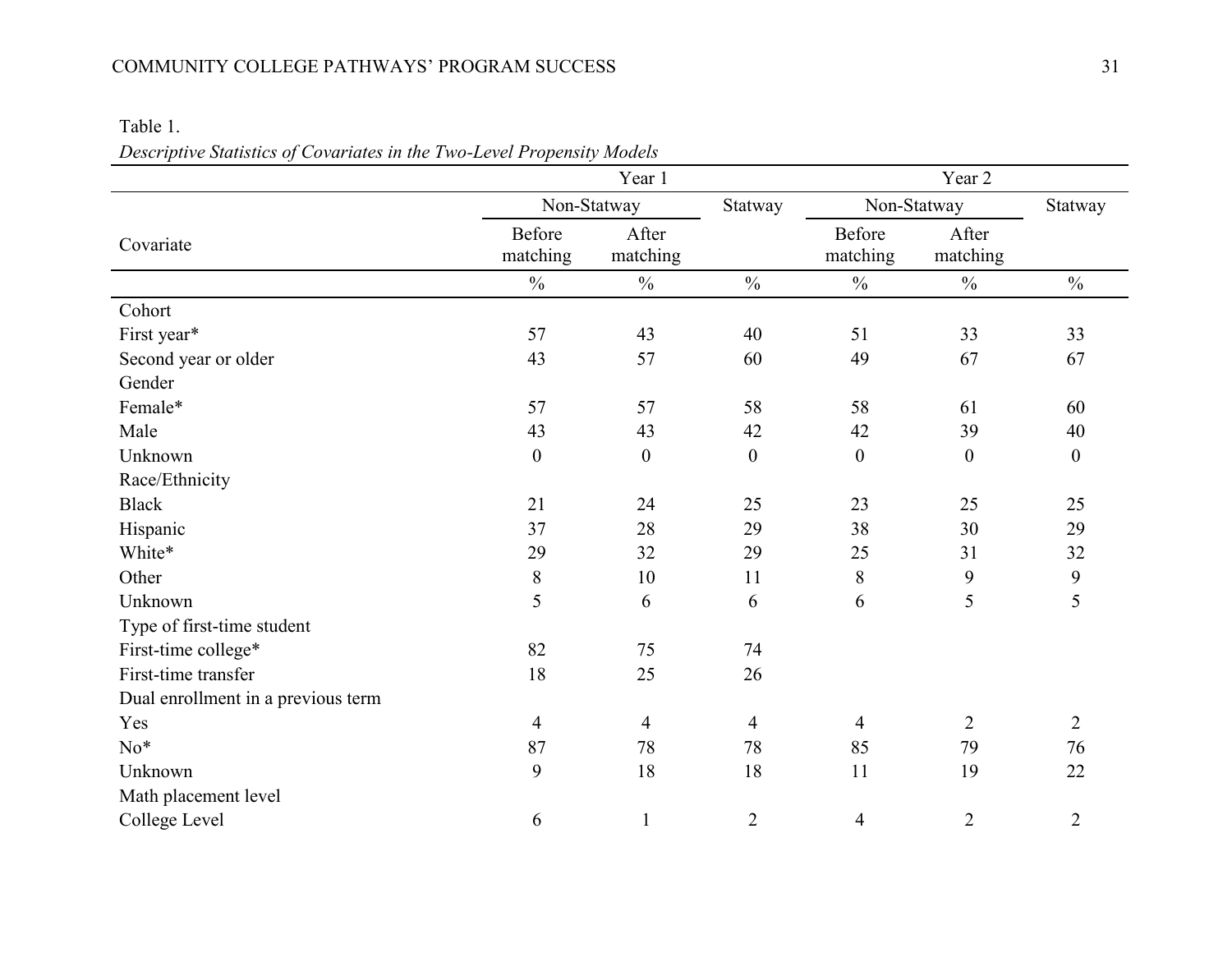# COMMUNITY COLLEGE PATHWAYS' PROGRAM SUCCESS 32

| 1 level below college level             | 18               |     | 17               |     | 15               |      | 15             |     | 8              |     | 6                |     |
|-----------------------------------------|------------------|-----|------------------|-----|------------------|------|----------------|-----|----------------|-----|------------------|-----|
| 2 levels below college level            | 35               |     | 43               |     | 43               |      | 31             |     | 31             |     | 29               |     |
| 3+ levels below college level*          | 26               |     | 21               |     | 21               |      | 31             |     | 21             |     | 24               |     |
| Unknown                                 | 15               |     | 18               |     | 19               |      | 19             |     | 38             |     | 39               |     |
| English placement level                 |                  |     |                  |     |                  |      |                |     |                |     |                  |     |
| College level*                          | 29               | 33  |                  | 32  |                  | 27   |                | 19  |                | 19  |                  |     |
| Developmental level                     | 47               | 41  |                  | 41  |                  | 45   |                | 30  |                | 31  |                  |     |
| Unknown                                 | 24               |     | 26               |     | 27               |      | 28             |     | 51             |     | 50               |     |
| Reading placement level                 |                  |     |                  |     |                  |      |                |     |                |     |                  |     |
| College level*                          | 31               |     | 33               |     | 32               |      | 29             |     | 24             |     | 25               |     |
| Developmental level                     | 39               |     | 33               |     | 33               |      | 37             |     | 25             |     | 26               |     |
| Unknown                                 | 30               |     | 34               |     | 35               |      | 34             |     | 51             |     | 49               |     |
| Part time vs. Full time                 |                  |     |                  |     |                  |      |                |     |                |     |                  |     |
| Full time*                              | 54               |     | 56               |     | 54               |      | 48             |     | 52             |     | 54               |     |
| Part time                               | 46               |     | 44               |     | 46               |      | 52             |     | 48             |     | 46               |     |
|                                         |                  |     |                  |     |                  |      |                |     |                |     |                  |     |
|                                         | M                | SD  | M                | SD  | $\boldsymbol{M}$ | SD   | M              | SD  | M              | SD  | M                | SD  |
| Age (in years)                          | 23.2             | 7.3 | 25.6             | 9.8 | 26.1             | 10.3 | 23.5           | 7.3 | 27.0           | 9.6 | 27.3             | 9.8 |
| Prior course enrollment and performance |                  |     |                  |     |                  |      |                |     |                |     |                  |     |
| College math units attempted            | 0.1              | 0.6 | 0.1              | 0.6 | 0.1              | 0.6  | 0.1            | 0.5 | 0.1            | 0.7 | 0.1              | 0.9 |
| College math units completed            | 0.0              | 0.3 | 0.0              | 0.3 | 0.0              | 0.3  | 0.0            | 0.3 | 0.0            | 0.3 | 0.0              | 0.3 |
| College math courses attempted (Year 1) | 0.0              | 0.2 | 0.0              | 0.2 | 0.0              | 0.2  |                |     |                |     |                  |     |
|                                         |                  |     |                  |     |                  |      | $\frac{0}{0}$  |     | $\frac{0}{0}$  |     | $\frac{0}{0}$    |     |
| College math courses attempted (Year 2) |                  |     |                  |     |                  |      |                |     |                |     |                  |     |
| $0*$                                    |                  |     |                  |     |                  |      | 99             |     | 97             |     | 96               |     |
| 1                                       |                  |     |                  |     |                  |      | 1              |     | $\overline{2}$ |     | 3                |     |
| 2 or more                               |                  |     |                  |     |                  |      | $\overline{0}$ |     |                |     |                  |     |
|                                         | $\boldsymbol{M}$ | SD  | $\boldsymbol{M}$ | SD  | $\boldsymbol{M}$ | SD   | M              | SD  | M              | SD  | $\boldsymbol{M}$ | SD  |
| College math courses completed          | 0.0              | 0.1 | 0.0              | 0.1 | 0.0              | 0.1  | 0.0            | 0.1 | 0.0            | 0.1 | 0.0              | 0.1 |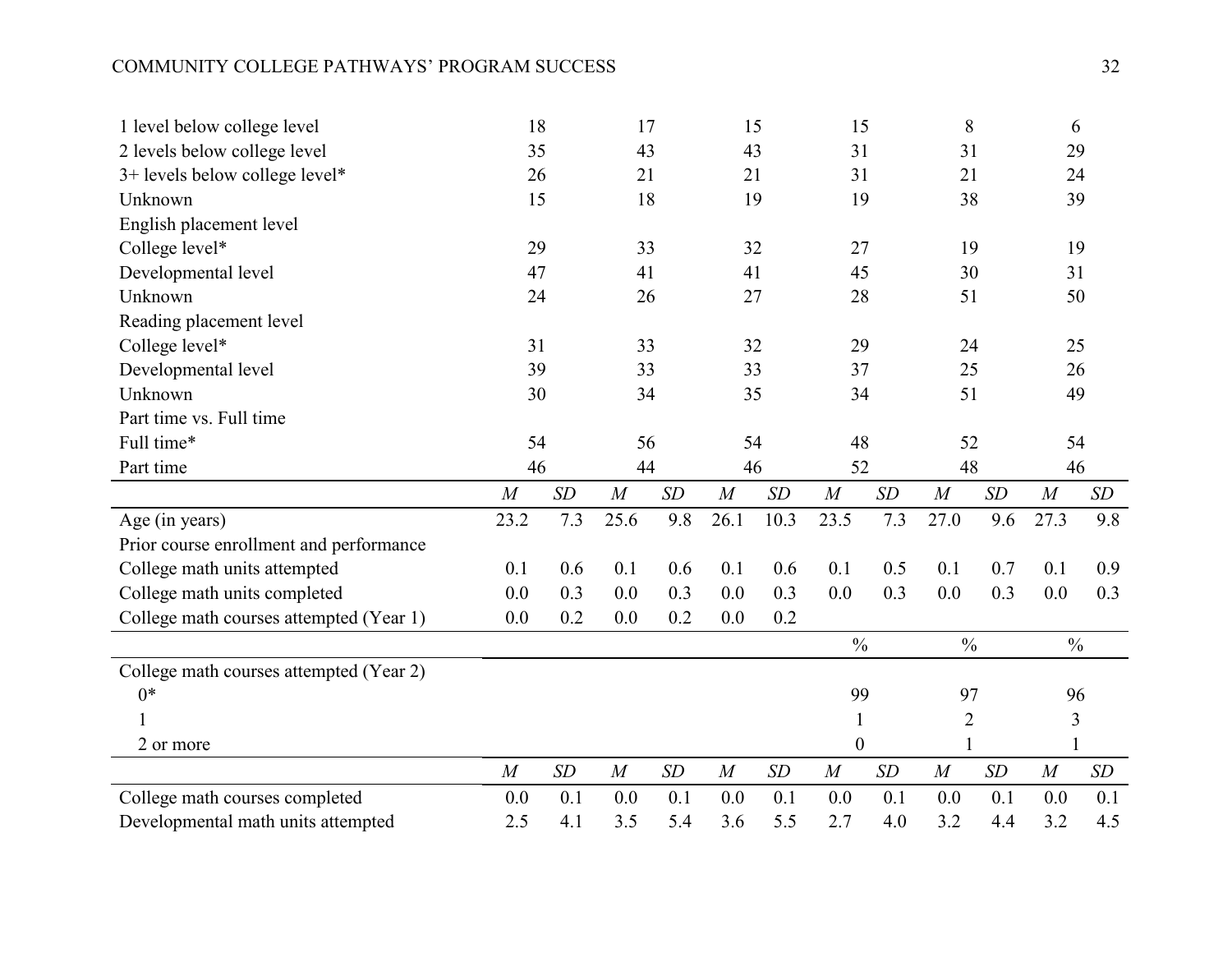| Developmental math units completed       | 1.4 | 2.8  | 1.9  | 3.5  | 2.0  | 3.7  | 1.5 | 2.6  | 1.5  | 2.6  | 1.5  | 2.4  |
|------------------------------------------|-----|------|------|------|------|------|-----|------|------|------|------|------|
| Developmental math courses attempted     | 0.7 | 1.2  | 1.0  | 1.5  | 1.0  | 1.5  | 0.8 | 1.2  | 1.0  | 1.3  | 1.0  | 1.3  |
| Developmental math courses completed     | 0.4 | 0.8  | 0.6  | 0.9  | 0.6  | 1.0  | 0.5 | 0.8  | 0.5  | 0.8  | 0.4  | 0.7  |
| College non-math units attempted         | 7.6 | 13.3 | 12.9 | 19.2 | 13.9 | 20.2 | 8.6 | 13.4 | 13.5 | 16.5 | 14.4 | 17.5 |
| College non-math units completed         | 5.6 | 10.8 | 9.7  | 15.8 | 10.7 | 16.6 | 6.3 | 10.7 | 10.5 | 13.7 | 11.4 | 14.6 |
| College non-math courses attempted       | 2.5 | 4.3  | 4.2  | 6.0  | 4.5  | 6.1  | 2.9 | 4.4  | 4.5  | 5.4  | 4.7  | 5.7  |
| College non-math courses completed       | 1.9 | 3.5  | 3.2  | 4.9  | 3.5  | 5.1  | 2.1 | 3.5  | 3.4  | 4.4  | 3.7  | 4.6  |
| Developmental non-math units attempted   | 2.0 | 5.1  | 2.4  | 6.3  | 2.5  | 6.8  | 2.1 | 4.1  | 1.7  | 3.8  | 1.7  | 3.8  |
| Developmental non-math units completed   | 1.6 | 4.3  | 2.0  | 5.5  | 2.0  | 5.8  | 1.8 | 3.7  | 1.5  | 3.5  | 1.5  | 3.5  |
| Developmental non-math courses attempted | 0.6 | 1.5  | 0.7  | 1.8  | 0.8  | 2.0  | 0.7 | 1.3  | 0.5  | 1.2  | 0.5  | 1.2  |
| Developmental non-math courses completed | 0.5 | 1.3  | 0.6  | 1.6  | 0.6  | 1.7  | 0.6 | 1.2  | 0.5  | 1.1  | 0.5  | 1.1  |
| College STEM courses attempted           | 0.3 | 1.0  | 0.5  | 1.2  | 0.4  | 1.2  | 0.4 | 0.8  | 0.4  | 0.9  | 0.4  | 0.9  |
| College STEM courses completed           | 0.2 | 0.8  | 0.3  | 0.9  | 0.3  | 0.9  | 0.2 | 0.6  | 0.3  | 0.7  | 0.3  | 0.7  |
| College non-STEM courses attempted       | 2.2 | 3.8  | 3.8  | 5.5  | 4.1  | 5.7  | 2.5 | 3.8  | 3.9  | 4.8  | 4.2  | 5.0  |
| College non-STEM courses completed       | 1.7 | 3.1  | 2.9  | 4.5  | 3.2  | 4.9  | 1.8 | 3.1  | 3.1  | 4.0  | 3.3  | 4.2  |
| GPA of college STEM courses              | 2.0 | 1.4  | 2.0  | 1.4  | 2.1  | 1.3  | 2.1 | 1.4  | 2.1  | 1.4  | 2.0  | 1.4  |
| GPA of college non-STEM courses          | 2.4 | 1.1  | 2.5  | 1.1  | 2.5  | 1.0  | 2.3 | 1.1  | 2.5  | 1.0  | 2.6  | 1.0  |
| Missing on college STEM GPA              | 0.8 | 0.4  | 0.8  | 0.4  | 0.8  | 0.4  | 0.8 | 0.4  | 0.8  | 0.4  | 0.8  | 0.4  |
| Missing on college non-STEM GPA          | 0.6 | 0.5  | 0.5  | 0.5  | 0.4  | 0.5  | 0.5 | 0.5  | 0.4  | 0.5  | 0.4  | 0.5  |

*Note.* Terms with "\*" were used as reference categories (coded as 0, otherwise 1) when formulating dummy variables. First year under Cohort was defined as Summer/Fall enrollment in a given college for the first time in 2010/2011 for Year 1 non-Statway/Statway and 2011/2012 for Year 2. Type of first-time student was available only for Year 1. Part time vs. Full time status was based on Fall 2010/2011 enrollment for Year 1 non-Statway/Statway and Fall 2011/2012 enrollment for Year 2, with 12 or more units considered as full time. Age was computed by subtracting a birth year from 2010/2011 for Year 1 non-Statway/Statway and 2011/2012 for Year 2; in the current analyses, we centered Age around age 18. "Completed" was defined as course credit attained with a grade of C or higher (C- or higher if a college employs  $a +/-$  grading system) or Pass for developmental courses.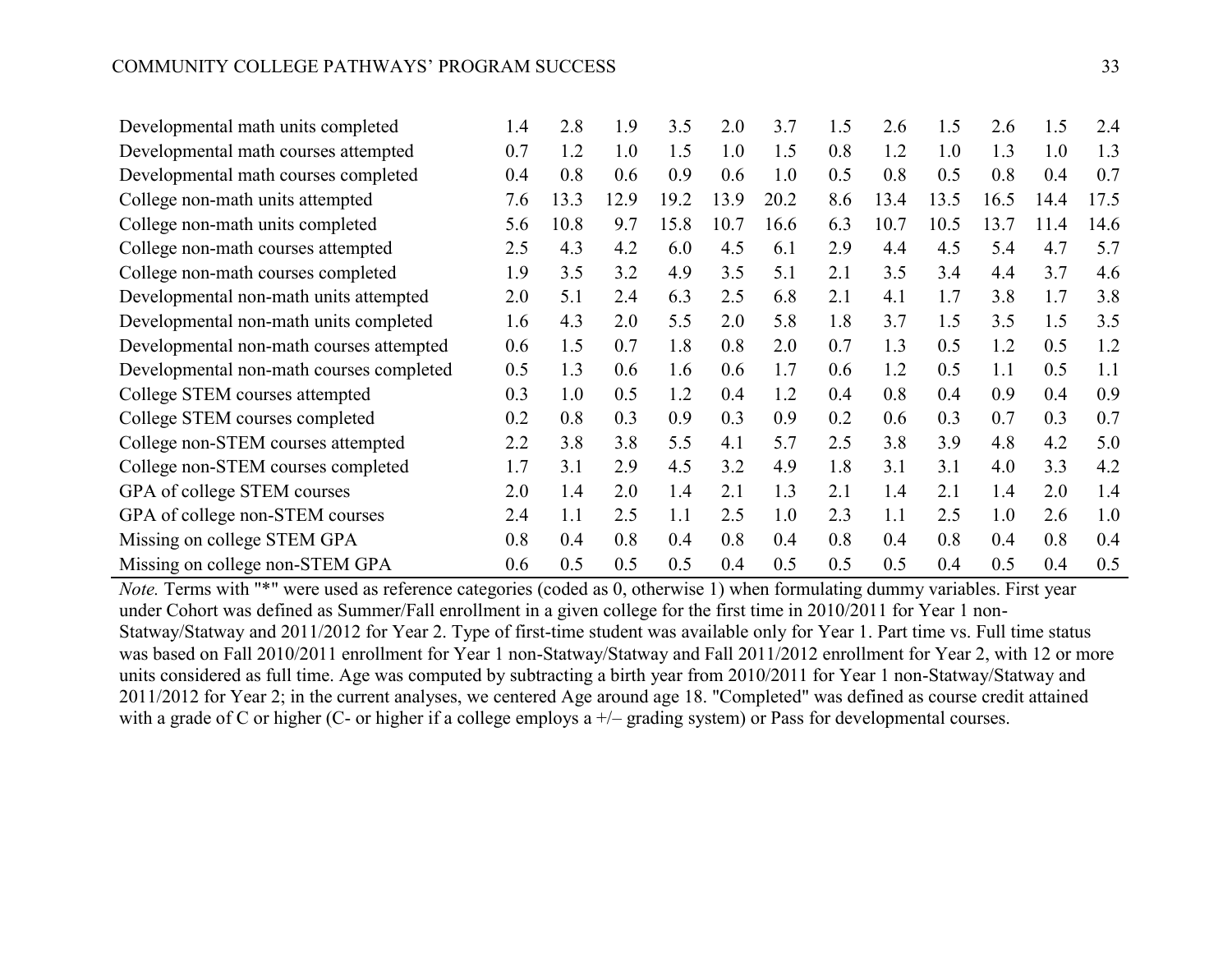Table 2.

*Balance in Logit of the Propensity Score for non-Statway and Statway Students*

|                |      |                                                       |             |     | Year 1                                                |    |         |   |    |             | Year 2          |                  |    |              |                   |         |   |                                           |    |  |
|----------------|------|-------------------------------------------------------|-------------|-----|-------------------------------------------------------|----|---------|---|----|-------------|-----------------|------------------|----|--------------|-------------------|---------|---|-------------------------------------------|----|--|
|                |      |                                                       | Non-Statway |     |                                                       |    | Statway |   |    | Non-Statway |                 |                  |    |              |                   | Statway |   |                                           |    |  |
|                |      | Sample before                                         |             |     | Sample after                                          |    |         |   |    |             | Sample before   |                  |    | Sample after |                   |         |   |                                           |    |  |
|                |      | matching                                              |             |     | matching                                              |    |         |   |    |             |                 | matching         |    |              | matching          |         |   |                                           |    |  |
| College        | N    | M                                                     | SD          | N   | M                                                     | SD | N       | M | SD |             | N               | $\boldsymbol{M}$ | SD | N            | $\boldsymbol{M}$  | SD      | N | $\boldsymbol{M}$                          | SD |  |
|                | 3463 | $-3.98$ 0.81                                          |             | 477 | $-3.18$ 0.92 97 $-3.13$ 0.96 $-0.43$                  |    |         |   |    |             | 3517            | $-3.83$ 0.97     |    |              |                   |         |   | 626 -2.94 0.93 126 -2.92 0.94 -0.20       |    |  |
| $\overline{2}$ | 637  | $-3.25$ 0.72                                          |             |     | 171 -2.83 0.75 36 -2.72 0.90 -0.71                    |    |         |   |    |             | 580             | $-3.78$ 1.02     |    |              | 115 -3.30 1.02 23 |         |   | $-3.31$ 1.02 0.04                         |    |  |
| 3              | 3857 |                                                       |             |     | $-4.15$ 0.61 385 $-3.65$ 0.62 77 $-3.65$ 0.62 0.00    |    |         |   |    |             | 3969            | $-4.33$ 0.96     |    |              |                   |         |   | 418 -3.17 1.10 91 -3.01 1.20 -1.19        |    |  |
| $\overline{4}$ |      | 2270 -3.74 0.51 320 -3.53 0.54 65 -3.50 0.61 -0.33    |             |     |                                                       |    |         |   |    |             |                 |                  |    |              |                   |         |   |                                           |    |  |
| 5              |      | 2610 -3.93 0.48 286 -3.46 0.67 60 -3.40 0.74 -0.54    |             |     |                                                       |    |         |   |    |             | 2905            | $-4.34$ 0.86     |    |              |                   |         |   | 280 -3.59 0.68 56 -3.59 0.68 0.00         |    |  |
| 6              |      | 1214 -3.16 0.79 341 -2.80 0.58 70 -2.76 0.64 -0.52    |             |     |                                                       |    |         |   |    |             | 987             | $-3.36$ 0.79     |    |              |                   |         |   | 241 -2.64 0.64 50 -2.63 0.62 -0.06        |    |  |
| 7              | 2408 | $-4.12$ 0.82 254 $-3.83$ 0.62 51 $-3.82$ 0.64 $-0.07$ |             |     |                                                       |    |         |   |    |             | 2129            | $-4.46$ 0.72     |    |              |                   |         |   | 170 -3.50 0.31 34 -3.50 0.32 0.01         |    |  |
| 8              | 1451 | -3.71 0.79 228 -3.09 0.64 48 -3.00 0.72 -0.74         |             |     |                                                       |    |         |   |    |             |                 | 1618 -3.81 0.71  |    |              |                   |         |   | 238 -2.98 0.82 51 -2.86 0.94 -0.87        |    |  |
| 9              |      | 2243 -3.70 0.65 341 -3.34 0.64 70 -3.28 0.73 -0.58    |             |     |                                                       |    |         |   |    |             |                 | 1976 -3.82 0.73  |    |              |                   |         |   | 310 -2.80 0.60 62 -2.80 0.59 0.06         |    |  |
| 10             | 3975 |                                                       |             |     | $-4.61$ 0.54 240 $-4.16$ 0.50 48 $-4.17$ 0.49 0.08    |    |         |   |    |             |                 | 3902 -5.07 0.62  |    |              |                   |         |   | 145 -4.58 0.69 30 -4.51 0.80 -0.48        |    |  |
| 11             |      | 8623 -5.67 1.07 255 -4.85 0.69 51 -4.85 0.69 -0.01    |             |     |                                                       |    |         |   |    |             |                 |                  |    |              |                   |         |   |                                           |    |  |
| 12             | 6779 |                                                       |             |     | $-4.76$ 0.58 340 $-4.22$ 0.57 69 $-4.16$ 0.62 $-0.65$ |    |         |   |    |             | 6999 -5.02 0.90 |                  |    |              |                   |         |   | 365 -4.38 1.09 73 -4.38 1.10 -0.02        |    |  |
| 13             |      | 4763 -5.40 0.50 110 -5.10 0.49 22 -5.10 0.50 -0.01    |             |     |                                                       |    |         |   |    |             | 4613 -5.73 0.69 |                  |    |              |                   |         |   | 90 -4.93 0.69 18 -4.93 0.71 0.01          |    |  |
| 14             |      | 8955 -5.21 0.54 280 -4.69 0.71 56 -4.69 0.72 0.01     |             |     |                                                       |    |         |   |    |             | 9994 -5.95 0.78 |                  |    |              |                   |         |   | 175 -5.48 1.05 35 -5.48 1.06 -0.01        |    |  |
| 15             |      | 2970 -4.76 0.78 171                                   |             |     | $-4.00$ 0.72 35 $-3.96$ 0.76 $-0.29$                  |    |         |   |    |             | 3317            | $-5.25$ 0.87     |    |              |                   |         |   | 130 -4.33 0.78 26 -4.33 0.79 -0.01        |    |  |
| 16             | 714  |                                                       |             |     | $-3.26$ 0.59 171 $-2.91$ 0.55 36 $-2.83$ 0.68 $-0.69$ |    |         |   |    |             | 789             | $-2.99$ 0.79     |    |              |                   |         |   | 104 -2.09 0.80 60 -1.89 0.91 -1.43        |    |  |
| 17             |      | 1102 -3.84 0.88 179 -3.18 1.01 37 -3.12 1.13 -0.27    |             |     |                                                       |    |         |   |    |             |                 | 1088 -4.03 1.13  |    |              |                   |         |   | $176 - 3.62$ 1.20 36 $-3.56$ 1.28 $-0.28$ |    |  |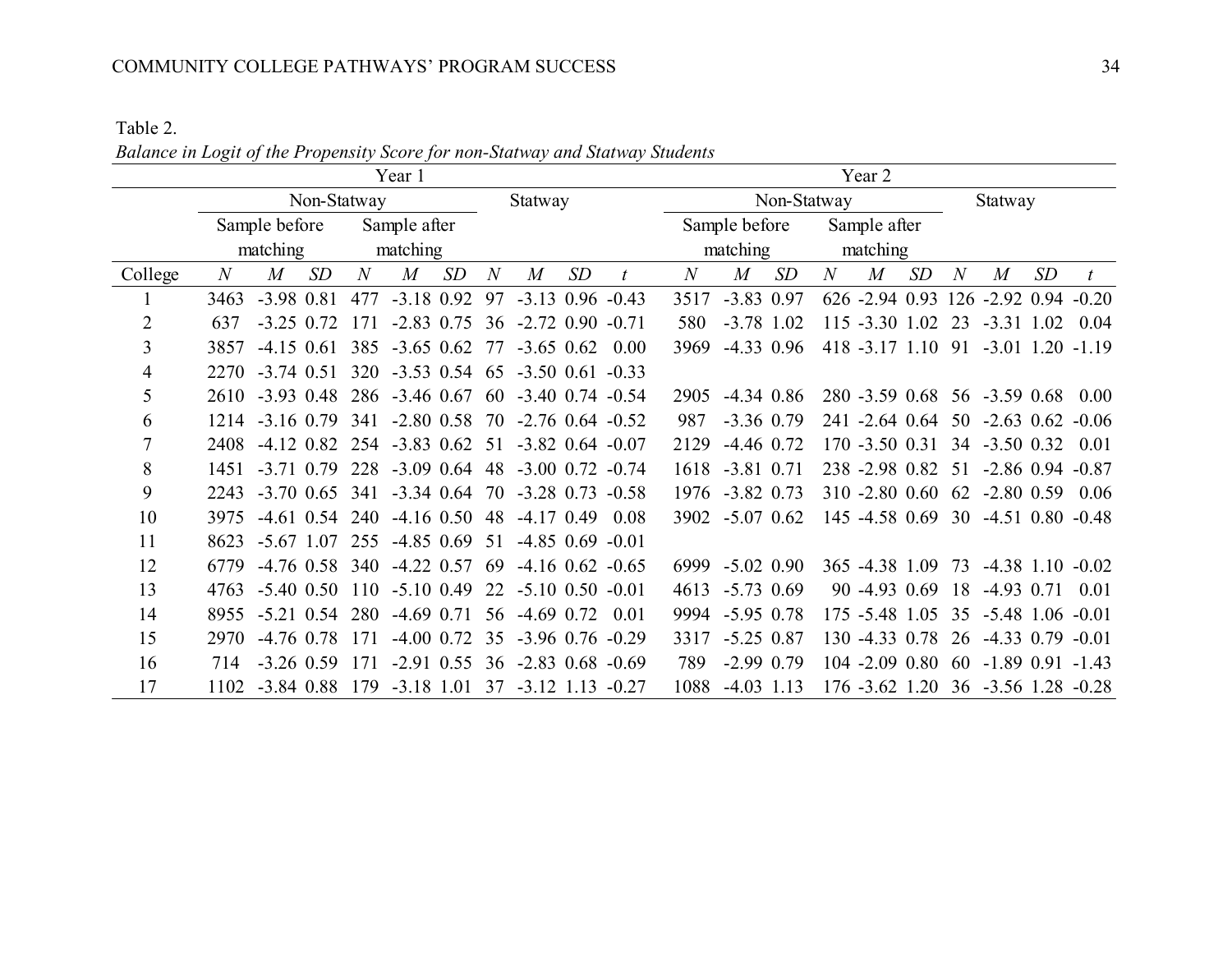# COMMUNITY COLLEGE PATHWAYS' PROGRAM SUCCESS 35

Table 3.

| Year 1 | Fixed effect      | Coef.    | SE   |            | $p$ -value  | Odds ratio |
|--------|-------------------|----------|------|------------|-------------|------------|
|        | Intercept         | $-1.67$  | 0.13 | $-13.06$   | < 0.001     | 0.19       |
|        | Propensity score  | 0.17     | 0.05 | 3.37       | < 0.001     | 1.19       |
|        | Statway effect    | 1.67     | 0.08 | 20.84      | < 0.001     | 5.31       |
|        | Random effect     | Variance | df   | $\chi^2$   | $p$ -value  |            |
|        | Level 3 (college) | 0.239    | 16   | 153.32     | ${}< 0.001$ |            |
|        | Level 2 (faculty) | 0.014    | 24   | 31.43      | 0.142       |            |
| Year 2 | Fixed effect      | Coef.    | SE   |            | $p$ -value  | Odds ratio |
|        | Intercept         | $-1.81$  | 0.16 | $-11.27$   | < 0.001     | 0.16       |
|        | Propensity score  | 0.02     | 0.05 | 0.35       | 0.726       | 1.02       |
|        | Statway effect    | 2.00     | 0.09 | 22.02      | < 0.001     | 7.40       |
|        | Random effect     | Variance | $df$ | $\chi^{2}$ | $p$ -value  |            |
|        | Level 3 (college) | 0.342    | 14   | 179.22     | < 0.001     |            |
|        | Level 2 (faculty) | 0.000    | 21   | 17.53      | >0.500      |            |

*Note.* The *df*'s,  $\chi^2$  statistics, and *p*-values are derived from penalized quasi-likelihood estimation but reported here to indicate approximate significance levels for the random effects.

# Table 4.

*Model-Based Estimation of Statway Effect on Accumulated College Credits Earned in the Subsequent Year - Year 1*

|                   | $\overline{\phantom{a}}$<br>JJ |      | ပ       |            |                  |
|-------------------|--------------------------------|------|---------|------------|------------------|
| Fixed effect      | Coef.                          | SE   |         | $p$ -value | Event rate ratio |
| Intercept         | 1.51                           | 0.14 | 10.51   | < 0.001    | 4.52             |
| Propensity score  | $-0.10$                        | 0.03 | $-3.09$ | 0.002      | 0.90             |
| Statway effect    | 0.31                           | 0.11 | 2.89    | 0.004      | 1.37             |
| Random effect     | Variance                       | df   |         | $p$ -value |                  |
| Level 3 (college) | 0.320                          | 16   | 373.82  | < 0.001    |                  |
| Level 2 (faculty) | 0.032                          | 24   | 367.71  | < 0.001    |                  |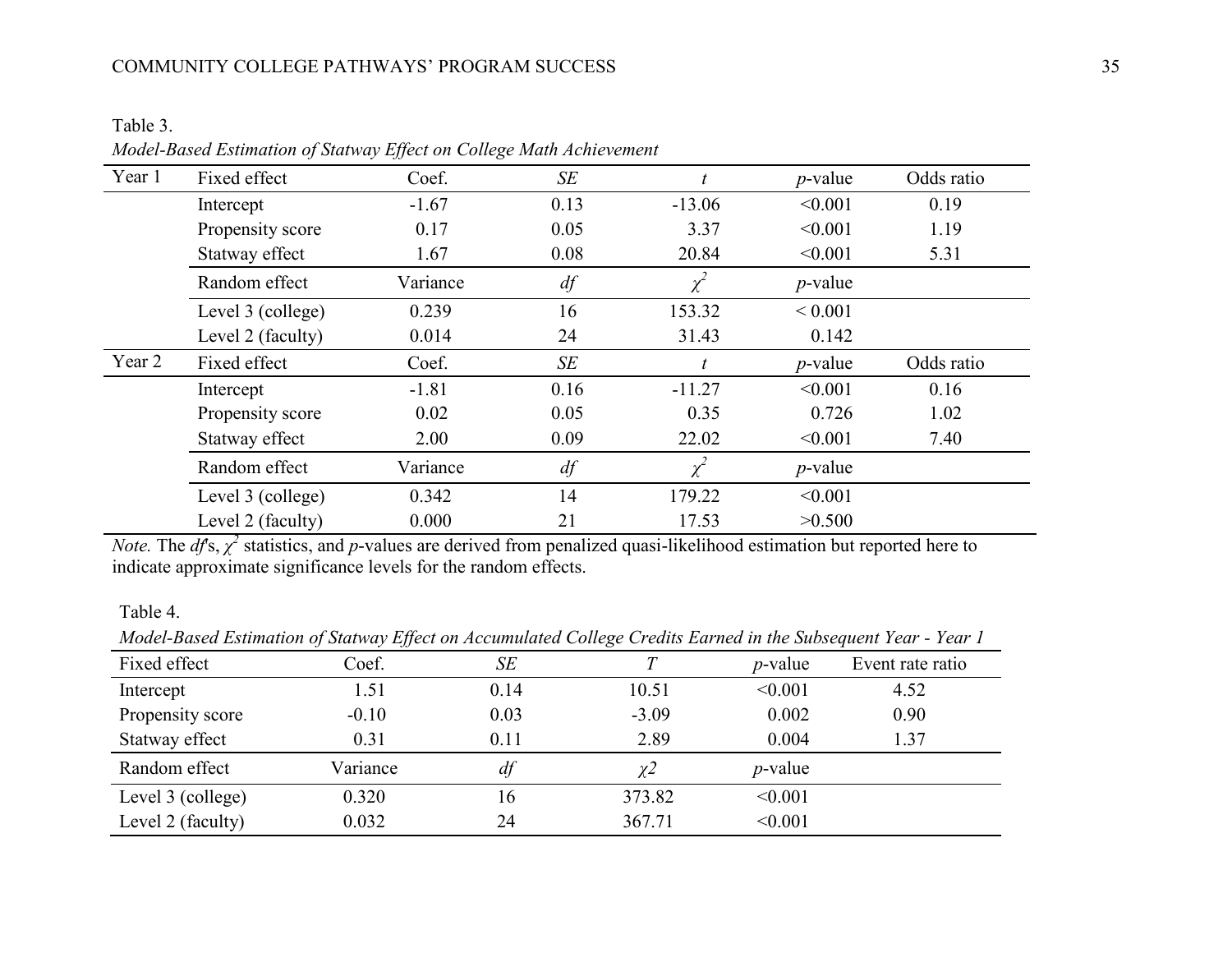Table 5.

*Model-Based Success Rates and College-Level Credits Accumulated in the Subsequent Year by Gender and Race/Ethnicity and by Math Placement Level*

|                 |              |               | Year 1                            |         |                  |               | Year 2           |               |                  | Year 1      |                  |         |                  |  |
|-----------------|--------------|---------------|-----------------------------------|---------|------------------|---------------|------------------|---------------|------------------|-------------|------------------|---------|------------------|--|
|                 |              | Non-Statway   |                                   | Statway |                  | Non-Statway   |                  | Statway       |                  | Non-Statway |                  | Statway |                  |  |
|                 |              | $\frac{0}{0}$ | $\frac{0}{0}$<br>$\boldsymbol{n}$ |         | $\boldsymbol{n}$ | $\frac{0}{0}$ | $\boldsymbol{n}$ | $\frac{0}{0}$ | $\boldsymbol{n}$ | Credits     | $\boldsymbol{n}$ | Credits | $\boldsymbol{n}$ |  |
| Female          | <b>Black</b> | 13            | 685                               | 48      | 146              | 8             | 572              | 53            | 121              | 3.20        | 685              | 5.04    | 146              |  |
|                 | Hispanic     | 22            | 743                               | 58      | 154              | 13            | 655              | 55            | 134              | 4.55        | 743              | 5.91    | 154              |  |
|                 | White        | 20            | 764                               | 67      | 150              | 16            | 682              | 67            | 144              | 4.40        | 764              | 5.93    | 150              |  |
|                 | Other        | 25            | 246                               | 55      | 59               | 22            | 175              | 58            | 41               | 6.00        | 246              | 6.11    | 59               |  |
|                 | Unknown      | 26            | 155                               | 61      | 28               | 17            | 107              | 54            | 20               | 4.81        | 155              | 3.88    | 28               |  |
| Male            | <b>Black</b> | 11            | 412                               | 43      | 83               | 10            | 308              | 41            | 68               | 2.64        | 412              | 5.27    | 83               |  |
|                 | Hispanic     | 15            | 537                               | 49      | 113              | 18            | 405              | 50            | 90               | 4.23        | 537              | 5.17    | 113              |  |
|                 | White        | 22            | 654                               | 57      | 122              | 20            | 463              | 60            | 105              | 4.00        | 654              | 6.54    | 122              |  |
|                 | Other        | 26            | 230                               | 51      | 42               | 20            | 135              | 55            | 28               | 5.33        | 230              | 4.15    | 42               |  |
|                 | Unknown      | 21            | 110                               | 64      | 28               | 13            | 73               | 61            | 17               | 4.31        | 110              | 7.71    | 28               |  |
| 1 level below   |              | 29            | 778                               | 48      | 136              | 27            | 279              | 62            | 50               | 5.68        | 778              | 6.90    | 136              |  |
| 2 levels below  |              | 17            | 1960                              | 59      | 397              | 16            | 1098             | 49            | 222              | 4.08        | 1960             | 6.49    | 397              |  |
| 3+ levels below |              | 14            | 931                               | 54      | 205              | 10            | 765              | 60            | 183              | 3.50        | 931              | 4.91    | 205              |  |
| Unknown         |              | 19            | 814                               | 56      | 172              | 14            | 1370             | 59            | 299              | 3.52        | 814              | 4.30    | 172              |  |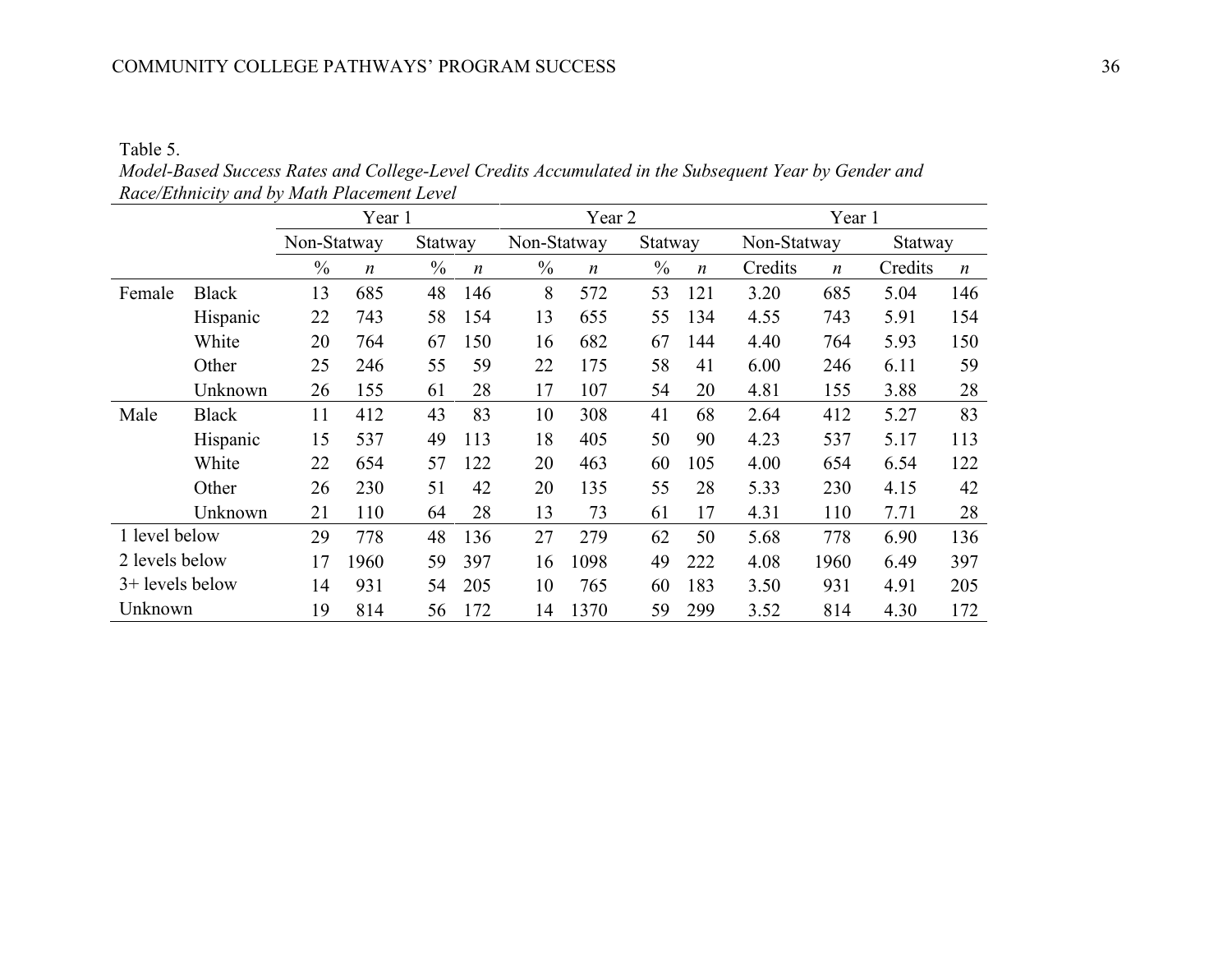

*Figure 1.* Statway vs. Traditional math sequence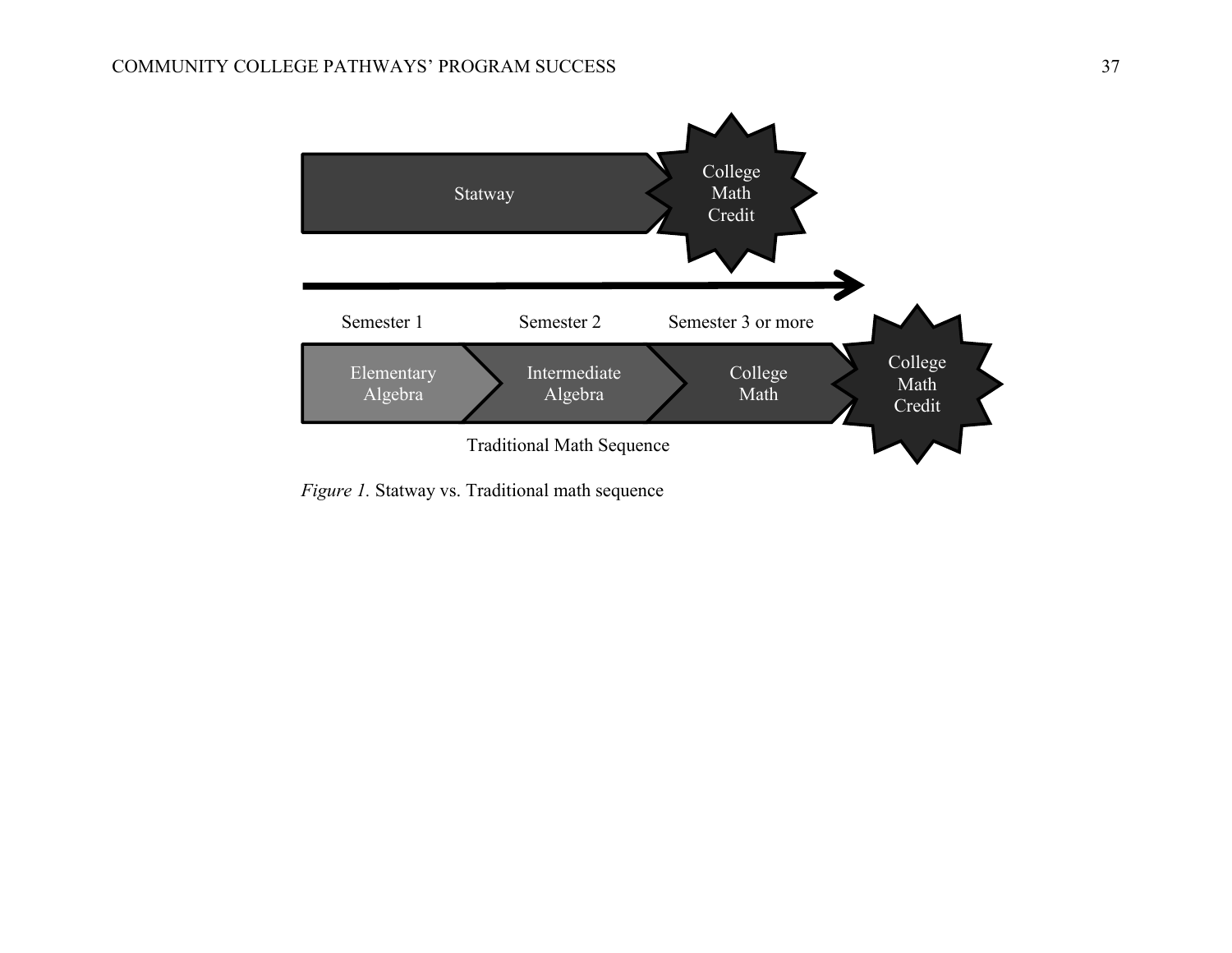

*Figure 2.* Six key drivers of Statway.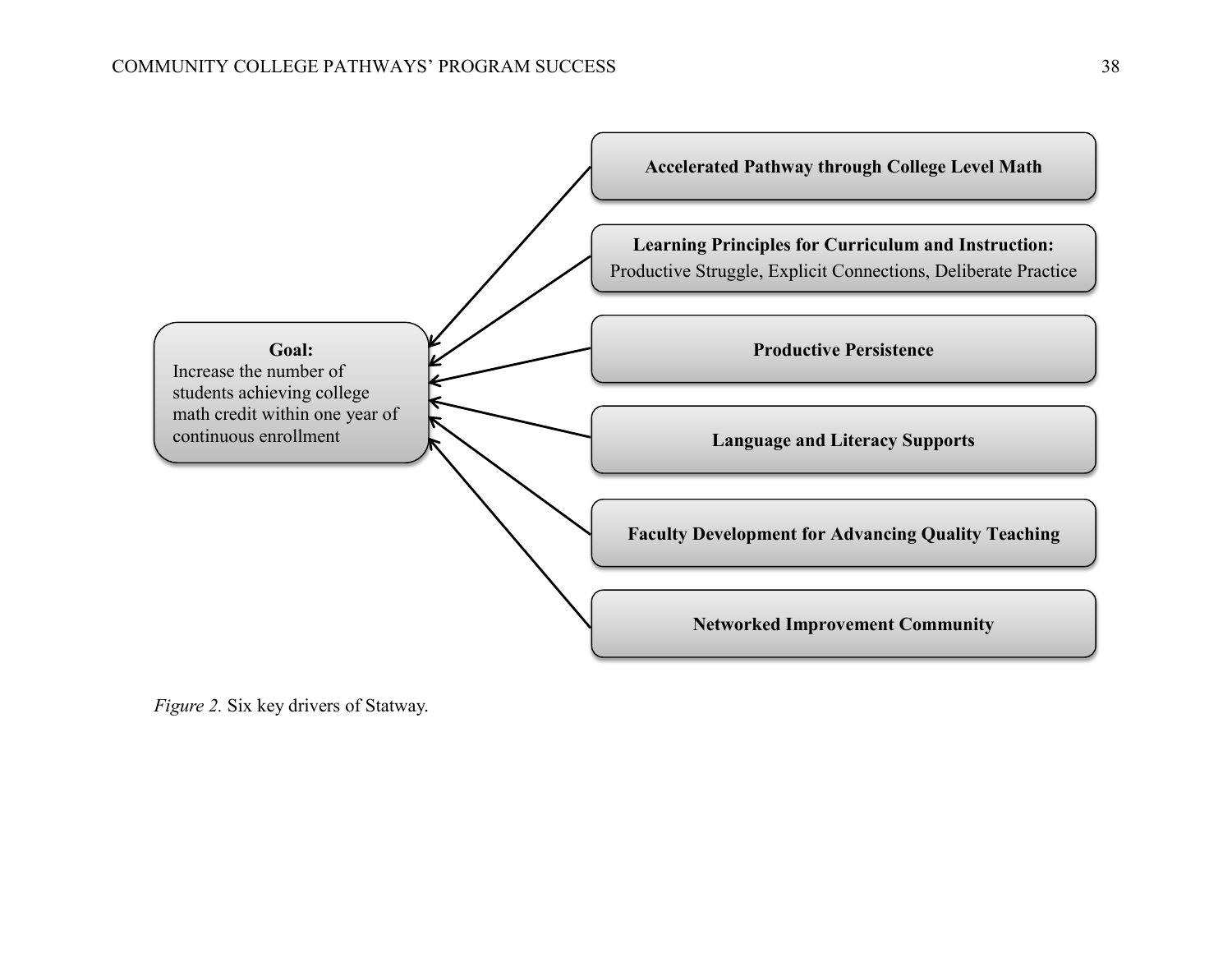

*Figure 3.* Study design with Year 1 as an exemplar. For 2. End Term, data for Statway students were based on registrar reports from Statway classrooms. For non-Statway students, results were based on whichever college level math course, if any, was successfully completed by Spring 2012. If more than one course was completed during the two years, data from the course (minimum 3 units) with a higher grade were included. For 3. In the following year, if non-Statway students successfully completed a college math course before Spring 2012, their college level units were tracked three terms immediately after the completed term. A grade of C- or higher was employed for six colleges that use a  $+\prime$ – grading system to define college math success and college-level units earned.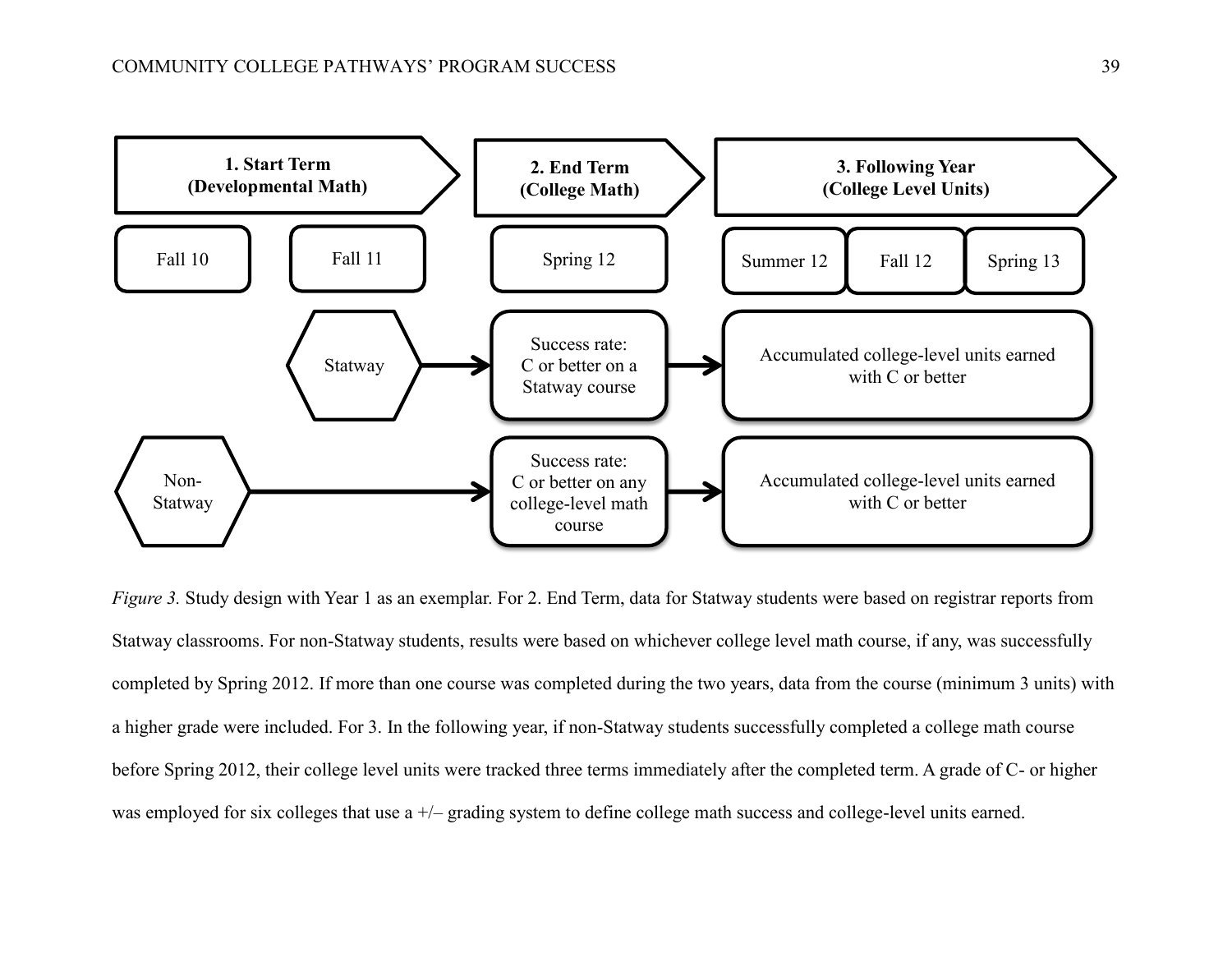

*Figure 4.* Comparative success rates by college - Year 1 (left) and Year 2 (right). The success rates of the matched comparison students are represented along the x-axis, and those of the Statway student are represented along the y-axis. For ease of interpretation, a 45 degree line is provided as a reference, indicating no difference in outcome (Statway vs. Non-Statway). The numeric values represent pseudo-college IDs.